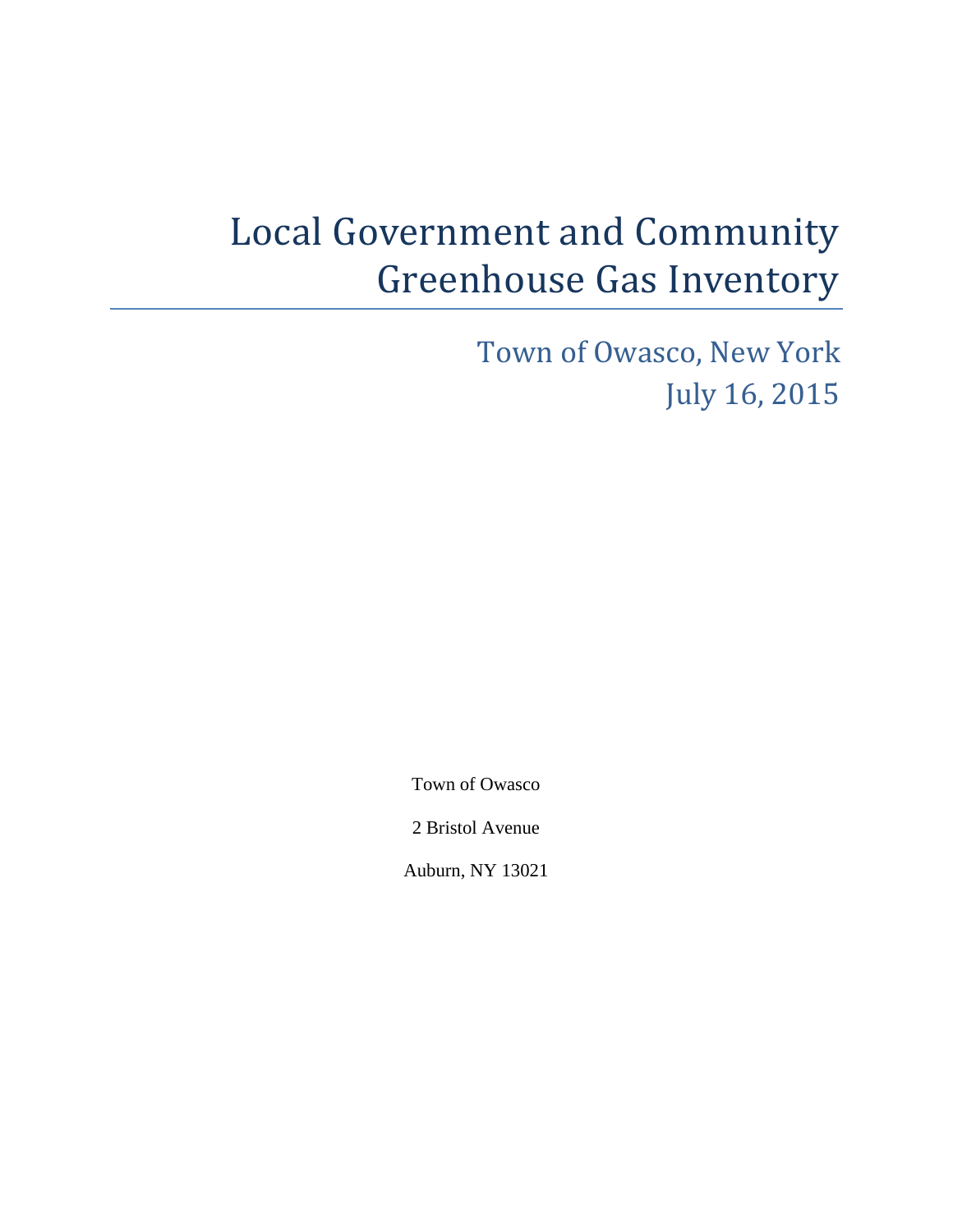## **Table of Contents**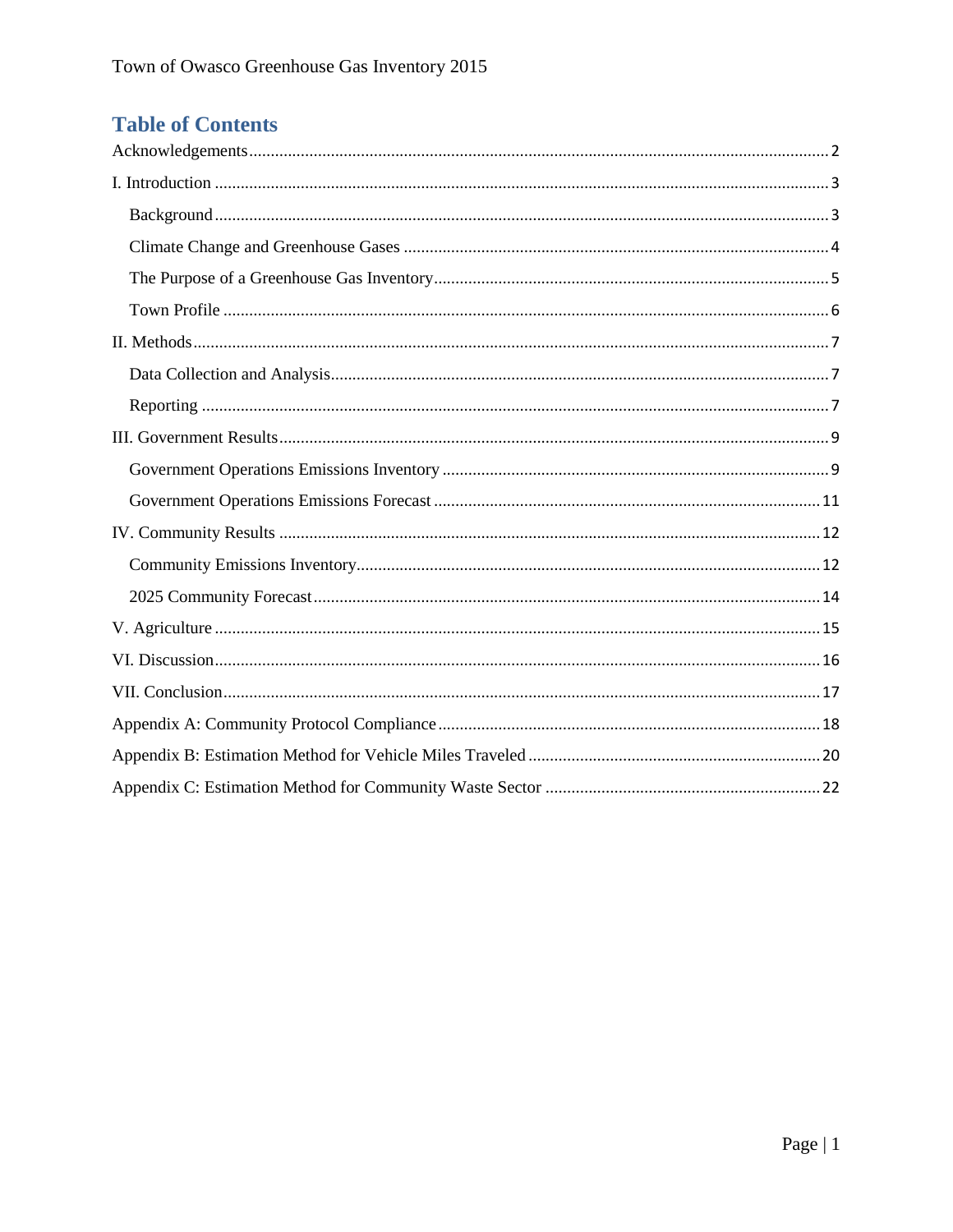## <span id="page-2-0"></span>**Acknowledgements**

The Town of Owasco would like to acknowledge the contributions made to this report by the following:

#### **Town of Owasco**

Ed Wagner, Town Supervisor

#### **ICLEI Local Governments for Sustainability**

**Central New York Regional Planning and Development Board** Chris Carrick, Energy Program Manager Amanda Sopchak, Planner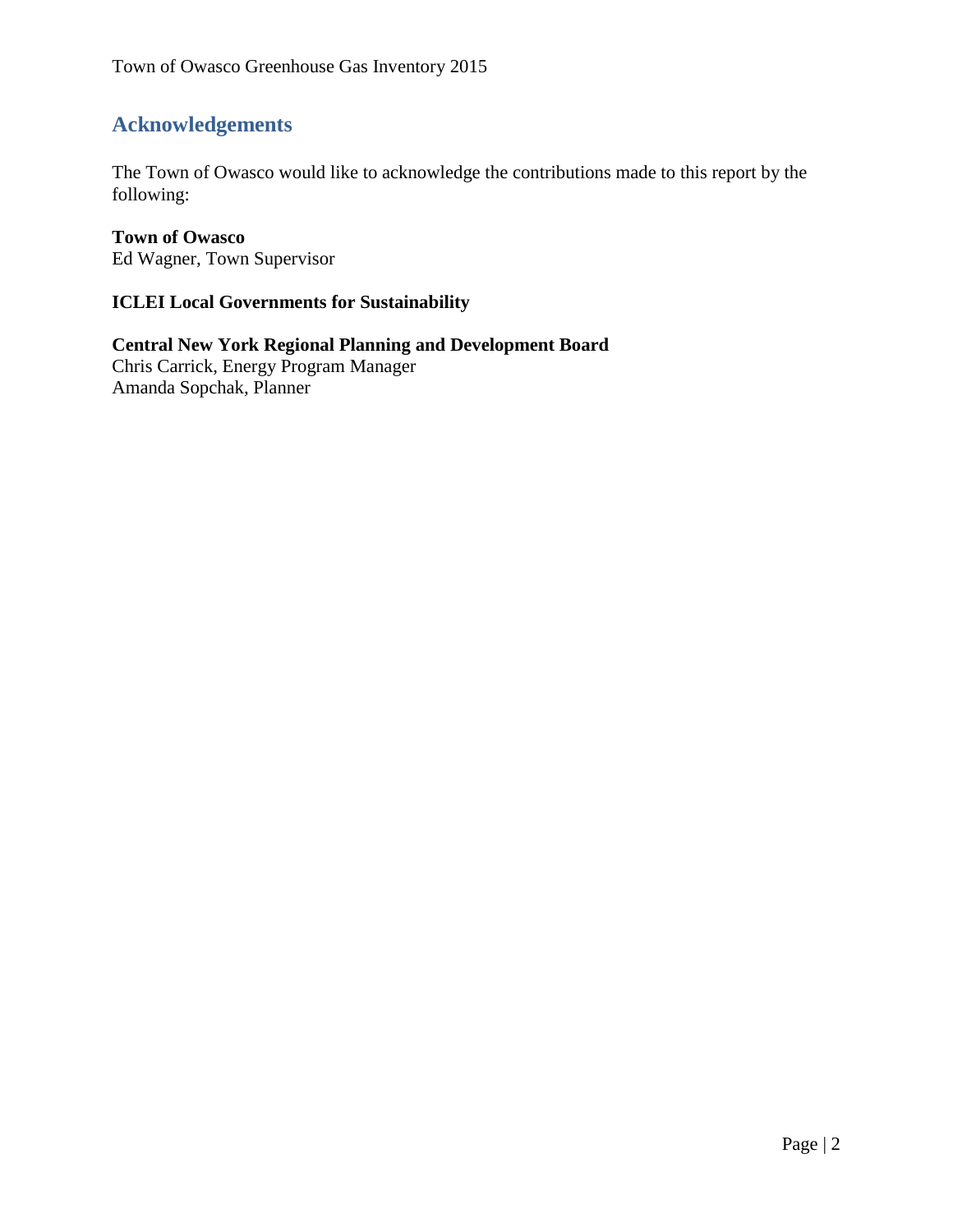## <span id="page-3-0"></span>**I. Introduction**

#### <span id="page-3-1"></span>**Background**

The Town of Owasco has adopted the Climate Smart Communities Pledge as a commitment to greenhouse gas (GHG) emission reduction and climate change mitigation. The Climate Smart Communities Program represents a partnership between New York State and local governments to reduce energy use and GHG emissions. Major steps involved in the program include:

- 1. Adopting the Climate Smart pledge
- 2. Compiling a GHG inventory
- 3. Developing a plan to reduce emissions (Climate Action Plan), and
- 4. Carrying out sustainable development projects.

ICLEI-Local Governments for Sustainability recommends a similar path to follow with 5 milestones (see Figure 1).

The first step in climate action planning is to compile a GHG inventory. A GHG emissions inventory is an audit of activities that contribute to the release of emissions. For this GHG inventory, energy use and waste generation information was gathered and methods of calculation explained in the Local Government Operations Protocol (LGOP) and the US Community Operations Protocol developed by ICLEI-Local Governments for Sustainability were utilized to generate emissions figures. Data for municipal and community-wide energy use and waste production were entered into ICLEI's ClearPath software. The outputs were aggregated into metric tons of  $CO<sub>2</sub>$  equivalent, and emissions were delineated by sector, source, and scope. Data from the inventory will guide policy decisions and energy improvements, inform sustainability projects, and build public support for broader sustainability initiatives in the Town of Owasco.



**Figure 1: ICLEI-Local Governments for Sustainability's 5 Milestone Process**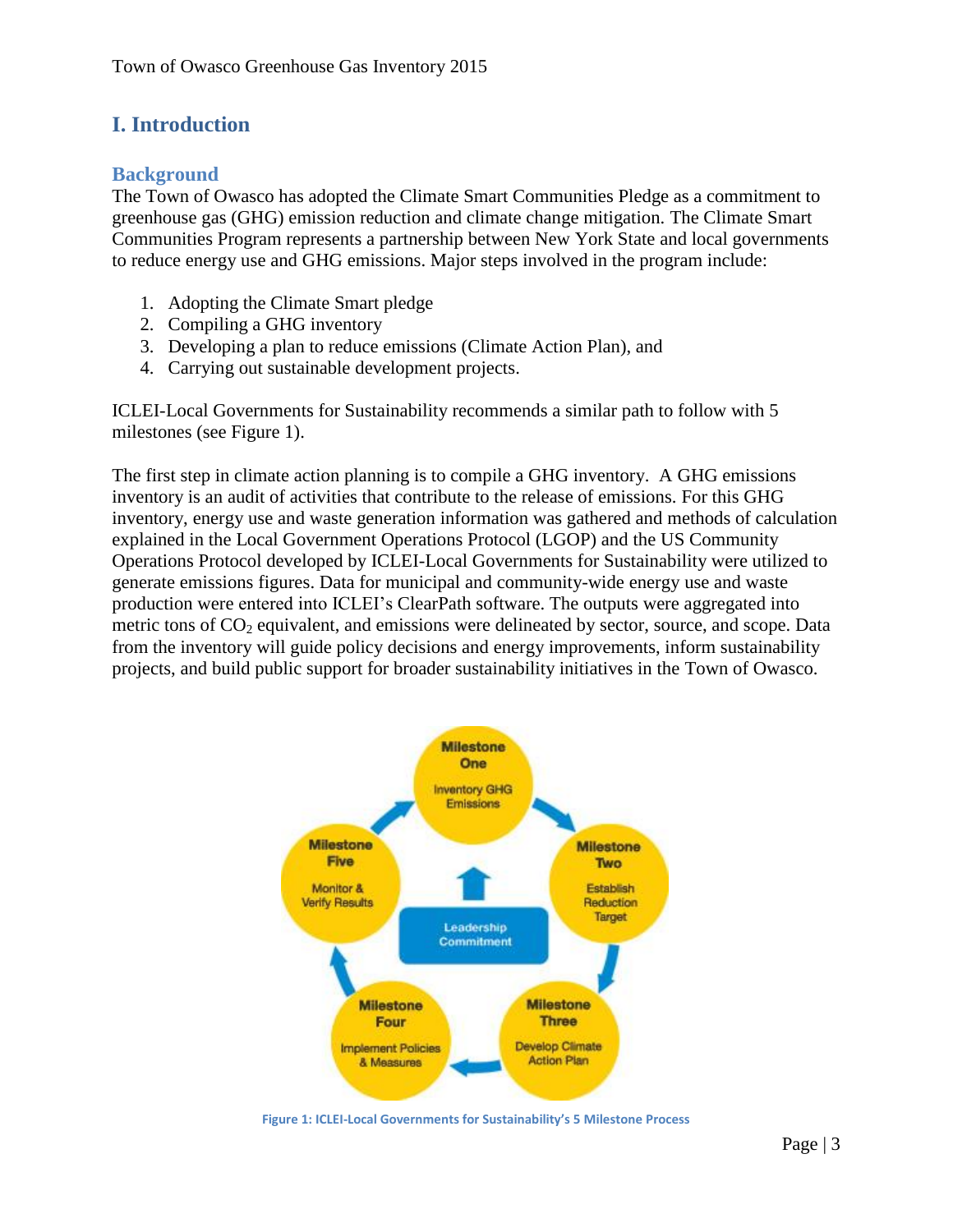#### <span id="page-4-0"></span>**Climate Change and Greenhouse Gases**

New York State outlined projected climate impacts and vulnerabilities during the 2011 ClimAid assessment.<sup>1</sup> The ClimAid report projects changes to ecosystems, with the increased presence of invasive species and shifts in tree composition, while water quality and quantity may also be impacted due to changes in precipitation. Furthermore, there may be beneficial economic impacts, such as a longer recreation season in the summer, and a longer growing season for the agricultural sector due to rising temperatures. Scientific evidence suggests that the impacts of global climate change will be different in various regions, and will include temperature shifts, sea level rise, and human health risks.

Climate change is increasingly recognized as a global concern. Scientists have documented changes to the Earth's climate including the rise in global average temperatures, as well as sea levels, during the last century. An international panel of leading climate scientists, the Intergovernmental Panel on Climate Change (IPCC), was formed in 1988 by the World Meteorological Organization and the United Nations Environment Programme to provide objective and up-todate information regarding the changing climate. In its 2007 Fourth Assessment Report, the IPCC states that there is **a greater than 95 percent chance that rising global** 

 $\overline{a}$ 



**Figure 1: The Greenhouse Effect**

**average temperatures, observed since 1750, are primarily a result of greenhouse gas (GHG)-emitting human activities.<sup>2</sup>**

The rising trend of human-generated GHG emissions is a global threat. The increased presence of these gases affects the warming of the planet by contributing to the natural greenhouse effect, which warms the atmosphere and makes the earth habitable for humans and other species (see Figure 2).<sup>3</sup> Mitigation of GHGs is occurring in all sectors as a means of reducing the impacts of this warming trend. However, scientific models predict that some effects of climate change are inevitable no matter how much mitigative action is taken now. Therefore, climate mitigation actions must be paired with adaptation measures in order to continue efforts to curb emissions contributions to global warming, while adapting communities so that they are able to withstand climate change impacts and maintain social, economic, and environmental resilience in the face of uncertainty. Climate adaptation can take shape through infrastructure assessments and emergency planning, as well as through educational efforts to raise public awareness about potential climate change impacts. In New York State, regional climate change impact and vulnerability assessments will likely increase moving forward, but many local governments

<sup>&</sup>lt;sup>1</sup> NYS. 2011. ClimAid. [http://www.nyserda.ny.gov/Publications/Research-and-Development/Environmental/EMEP-](http://www.nyserda.ny.gov/Publications/Research-and-Development/Environmental/EMEP-Publications/Response-to-Climate-Change-in-New-York.aspx)[Publications/Response-to-Climate-Change-in-New-York.aspx](http://www.nyserda.ny.gov/Publications/Research-and-Development/Environmental/EMEP-Publications/Response-to-Climate-Change-in-New-York.aspx)

 $\frac{2}{3}$  NYS. 2011. ClimAid. [http://www.nyserda.ny.gov/Publications/Research-and-Development/Environmental/EMEP-](http://www.nyserda.ny.gov/Publications/Research-and-Development/Environmental/EMEP-Publications/Response-to-Climate-Change-in-New-York.aspx)[Publications/Response-to-Climate-Change-in-New-York.aspx](http://www.nyserda.ny.gov/Publications/Research-and-Development/Environmental/EMEP-Publications/Response-to-Climate-Change-in-New-York.aspx)

<sup>&</sup>lt;sup>3</sup> IPCC. 2007. Fourth Assessment Report. [http://www.ipcc.ch/publications\\_and\\_data/ar4/wg2/en/ch18s18-6.html](http://www.ipcc.ch/publications_and_data/ar4/wg2/en/ch18s18-6.html)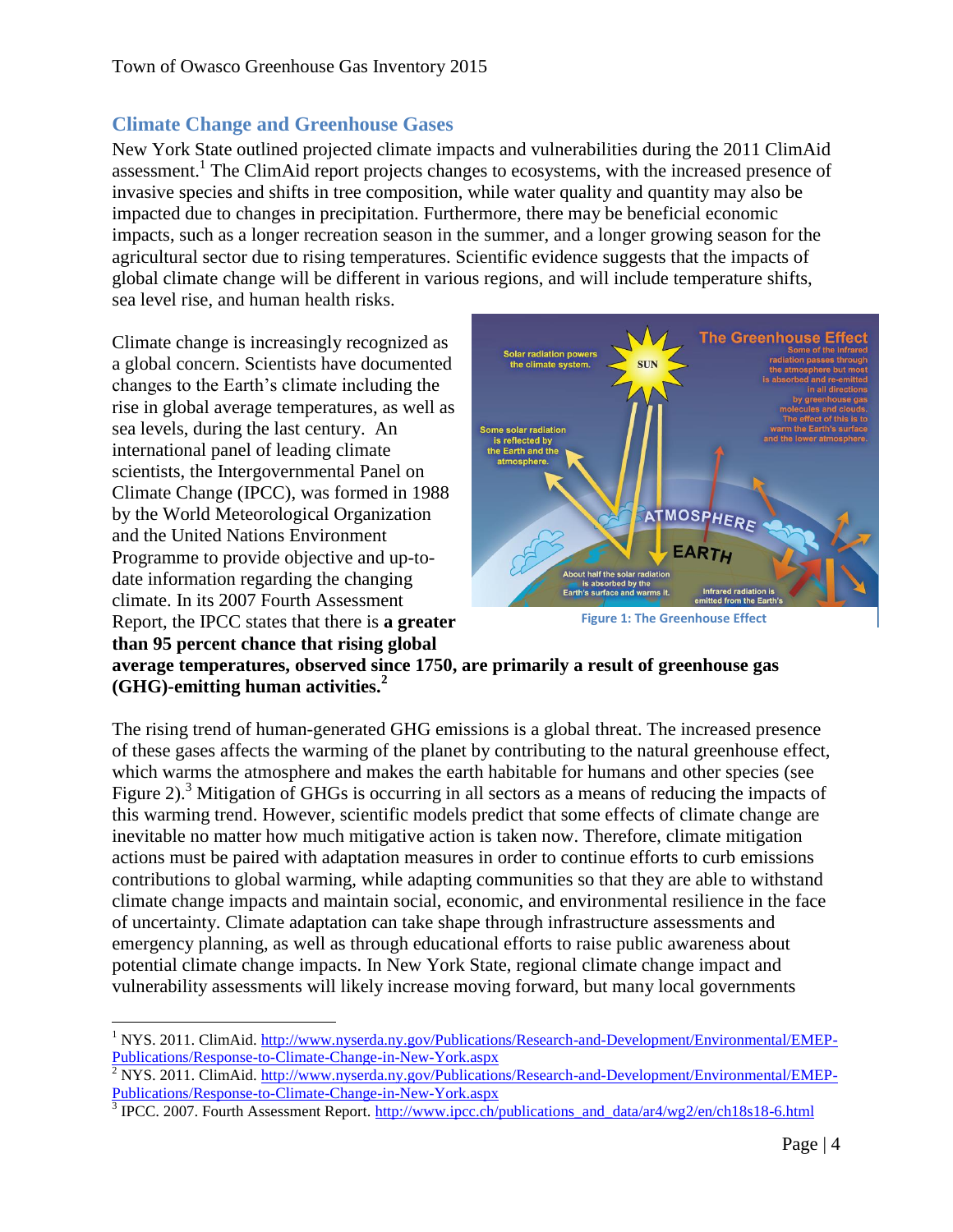across the nation are already taking action to lessen climate impacts through GHG reduction measures and climate adaptation planning.

As scientific evidence of climate change grows, the need for climate action and adaptation will also increase. The goal of building community resilience in order to protect the health and livelihood of residents, as well as natural systems, must serve as a motivating factor in the assessment of greenhouse gas contributions and effective sustainability planning.

#### <span id="page-5-0"></span>**The Purpose of a Greenhouse Gas Inventory**

Many local governments have decided to gain a detailed understanding of how their emissions and their community's emissions are related to climate change and have committed to reducing GHG emissions at the local level. Local governments exercise direct control over their own operations and can lead by example by reducing energy usage in municipal facilities, using alternative fuels for their fleets, and investing in renewable energy sources. Local governments can also influence community-wide activities that contribute to climate change by improving building codes and standards, providing cleaner transportation options, and educating members of the community about their choices as consumers. Each local government is unique with its own set of opportunities, challenges, and solutions, and therefore climate action needs to be tailored to each community at the local level.

Because local governments typically contribute less than ten percent of the total greenhouse gas emissions generated in a given community, ICLEI recommends developing both local government operations and community-wide greenhouse gas emissions inventories and reduction strategies. Before concerted management and reduction of greenhouse gas emissions can occur within our local governments and communities, local governments must undertake a careful measurement and analysis of all GHG sources. A GHG inventory should facilitate keen insight into the types and sources of GHG emissions within a local jurisdiction, and a GHG emissions forecast will project these emissions levels into the future, allowing for better planning and success in managing those emissions.

There are several major benefits for local governments that undertake emissions inventories:

- 1. **Fiscal benefits:** Developing climate and energy strategies can help your local government slash energy costs and save taxpayer dollars. Conducting a GHG emissions inventory will show you exactly where energy is being wasted and identify opportunities to become more efficient.
- 2. **Climate leadership:** By taking action now to address climate change, your local government and elected officials can be recognized for their leadership on climate and energy issues.
- 3. **Community benefits:** Measures to reduce GHG emissions and energy consumption typically have many co-benefits. They can improve air quality and public health, stimulate the local economy, create green jobs, and make communities more livable and walkable.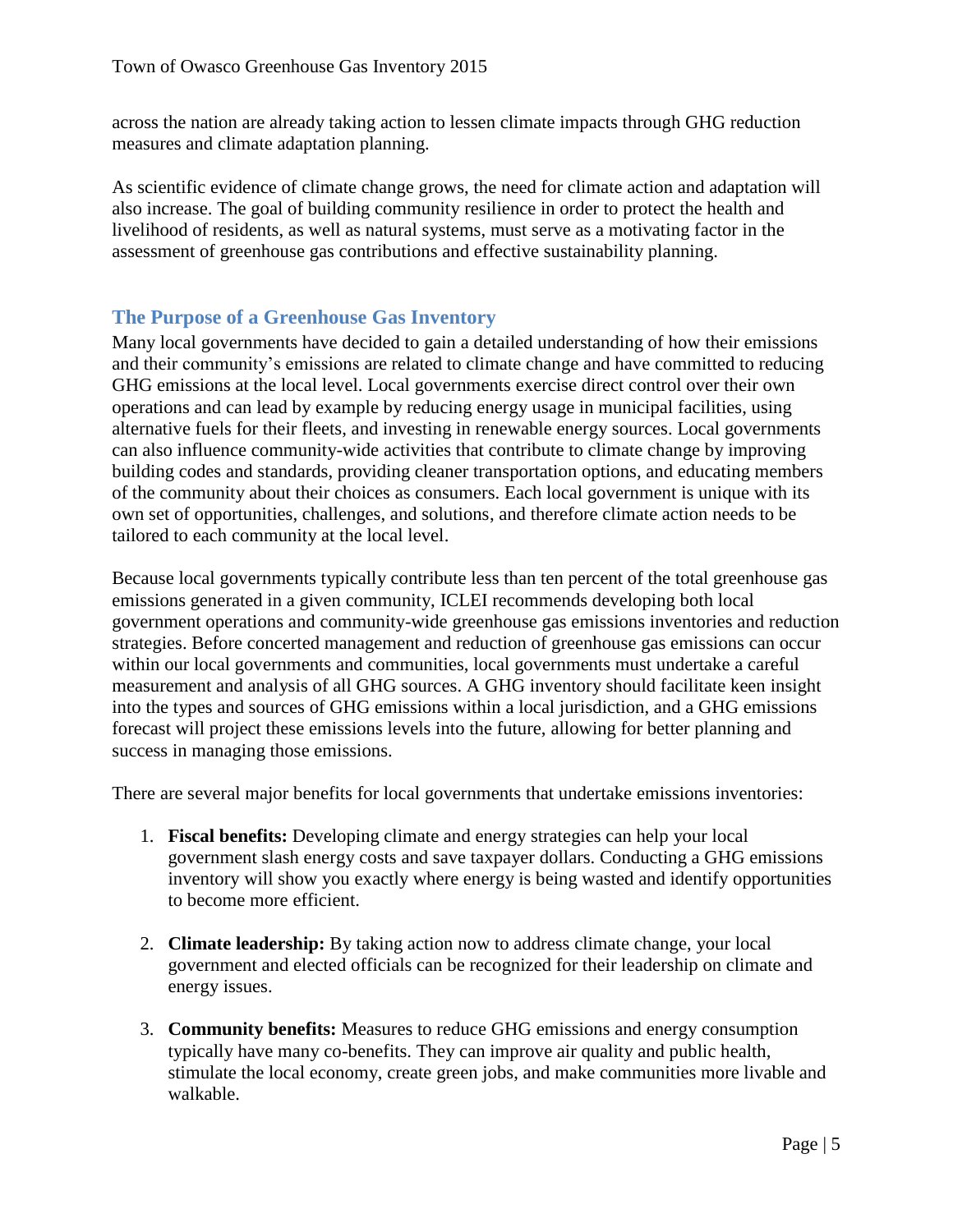4. **Regulatory preparedness:** Although the federal government has yet to produce legislation addressing GHG emissions, a variety of actions at the state and regional levels specifically impact local governments and planning agencies. Taking action now will help your jurisdiction prepare for any future legislative requirements and position your local government for successful compliance.

The Town of Owasco is becoming increasingly interested with sustainable initiatives, and in 2014 signed on with a team from the Central New York Regional Planning and Development Board to conduct a greenhouse gas inventory. Through this initiative, the Town hopes to monitor and audit their emissions in order to discover new ways to decrease their carbon footprint as well as incorporate sustainable alternatives into their Town planning.

#### <span id="page-6-0"></span>**Town Profile**

The Town of Owasco is located in western Cayuga County. The Town covers an area of approximately 23.5 square miles, and the majority of the area is used for agricultural and residential purposes. According to the 2010 US Census, the Town has a population of about 3,793 residents, with 1,538 occupied housing units. Of the 1,538 occupied housing units, 1,489 units are owner-occupied with an average household size of 2.42 persons, while 77 units are renter-occupied with an average household size of 2.22 persons.

The Town provides its residents with many services through the following departments: Bookkeeper, Assessor, Court, Clerk, Code Enforcement, Planning Board, Zoning Board, Highway, Water, Recycling, Sewer, Historian, and Dog Control.



**Figure 3: Town of Owasco Map**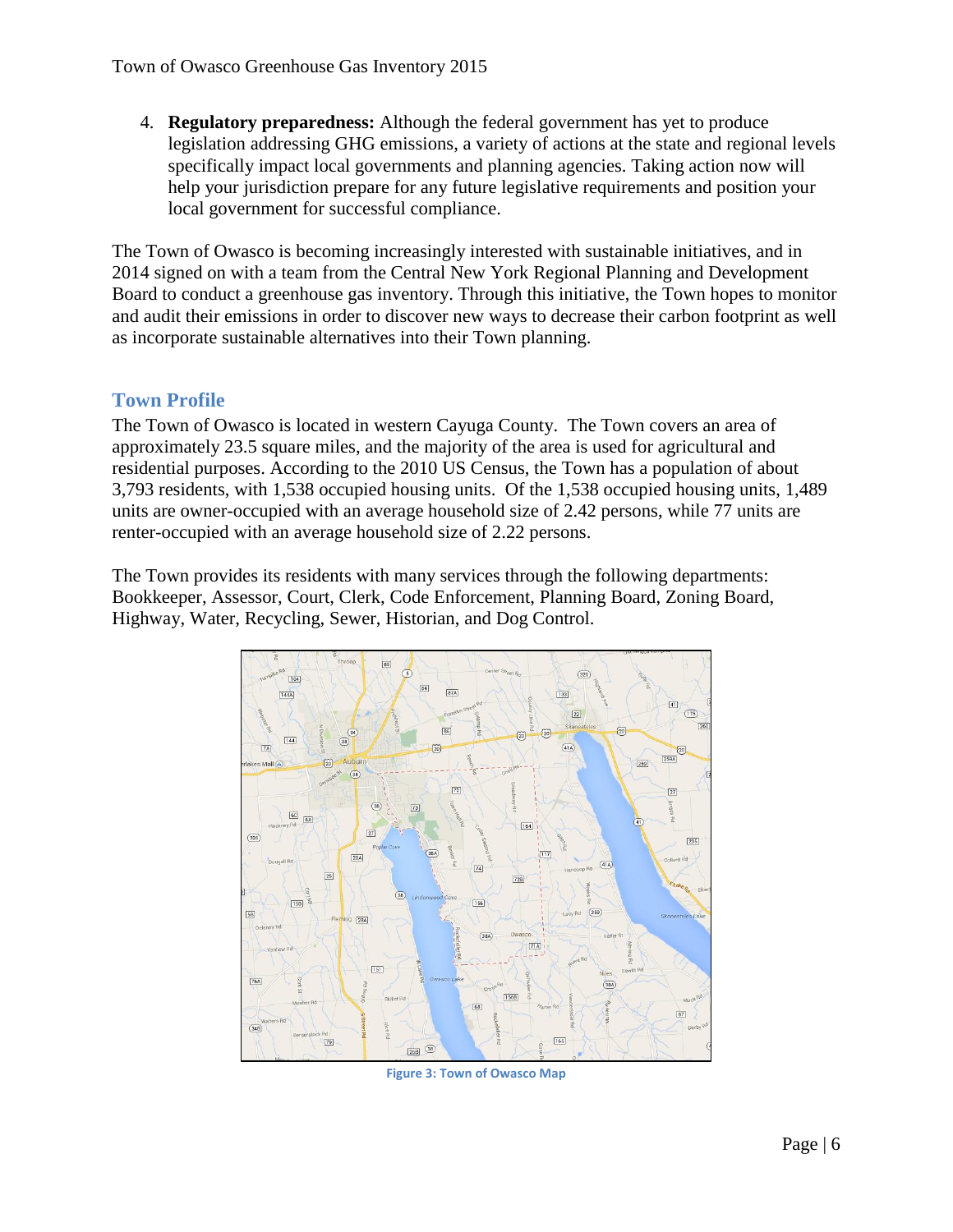## <span id="page-7-0"></span>**II. Methods**

#### <span id="page-7-1"></span>**Data Collection and Analysis**

Fuel and energy use data associated with GHG emissions were collected for community and municipal operations within the Town of Owasco for the baseline year 2010 following ICLEI-Local Governments for Sustainability's Local Government Operations Protocol (LGOP) and the US Community Operations Protocol. Emissions were also forecasted for the year 2025 for both government and community operations based on current and projected energy use trends and waste production trends. ICLEI's ClearPath software was used to analyze energy use and convert information into emissions data, measured in metric tons of carbon dioxide equivalent  $(MTCO<sub>2</sub>e)$ . The software streamlines the process of converting different sources, units, and varieties of emissions into comparable energy use and emissions figures.

#### <span id="page-7-2"></span>**Reporting**

The three most prevalent greenhouse gases, and therefore the focus of this analysis, are carbon dioxide  $(CO_2)$ , methane  $(CH_4)$  and nitrous oxide  $(N_2O)$ . The units used to discuss these gases in aggregate is carbon dioxide equivalent  $(CO<sub>2</sub>e)$ , which is a conversion based on each gas' Global Warming Potential (GWP), or the impact of 1 unit of each gas in the atmosphere compared to 1 unit of  $CO<sub>2</sub>$  (see Table 1). Emissions measured in  $CO<sub>2</sub>e$  can be categorized in various ways, including by scope, sector, and source.

| <b>Greenhouse Gas (GHG)</b> | <b>Global Warming Potential</b><br>(GWP) |
|-----------------------------|------------------------------------------|
| Carbon Dioxide $(CO2)$      |                                          |
| Methane $(CH_4)$            | 21                                       |
| Nitrous Oxide $(N_2O)$      | 310                                      |

**Table 1: Global Warming Potential of Greenhouse Gases**

The scope distinction, which labels the emissions sources within a local government as either scope 1, 2, or 3, distinguishes between what is directly emitted (scope 1) and indirectly emitted (scopes 2 and 3) (see Table 2). Local governments inherently have more control over the emissions in scopes 1 and 2 due to the behavioral and often function-specific nature of scope 3 emissions sources, and therefore scope 3 emissions are optional to report in GHG inventories. However, governments and communities are increasingly accounting for all three scopes in their inventory analyses in an effort to conduct more comprehensive carbon footprint assessments.

It is important to use the scope distinction, rather than just an aggregate emissions total, when evaluating the local government GHG footprint because other government inventories (such as Cayuga County or New York State) will likely account for the same emissions. If scope distinctions are not made, then there is the potential for double-counting certain sources in these aggregated reporting formats (such as electricity consumed by the Town (scope 2) and the same electricity generated by plants in the State (scope 1)).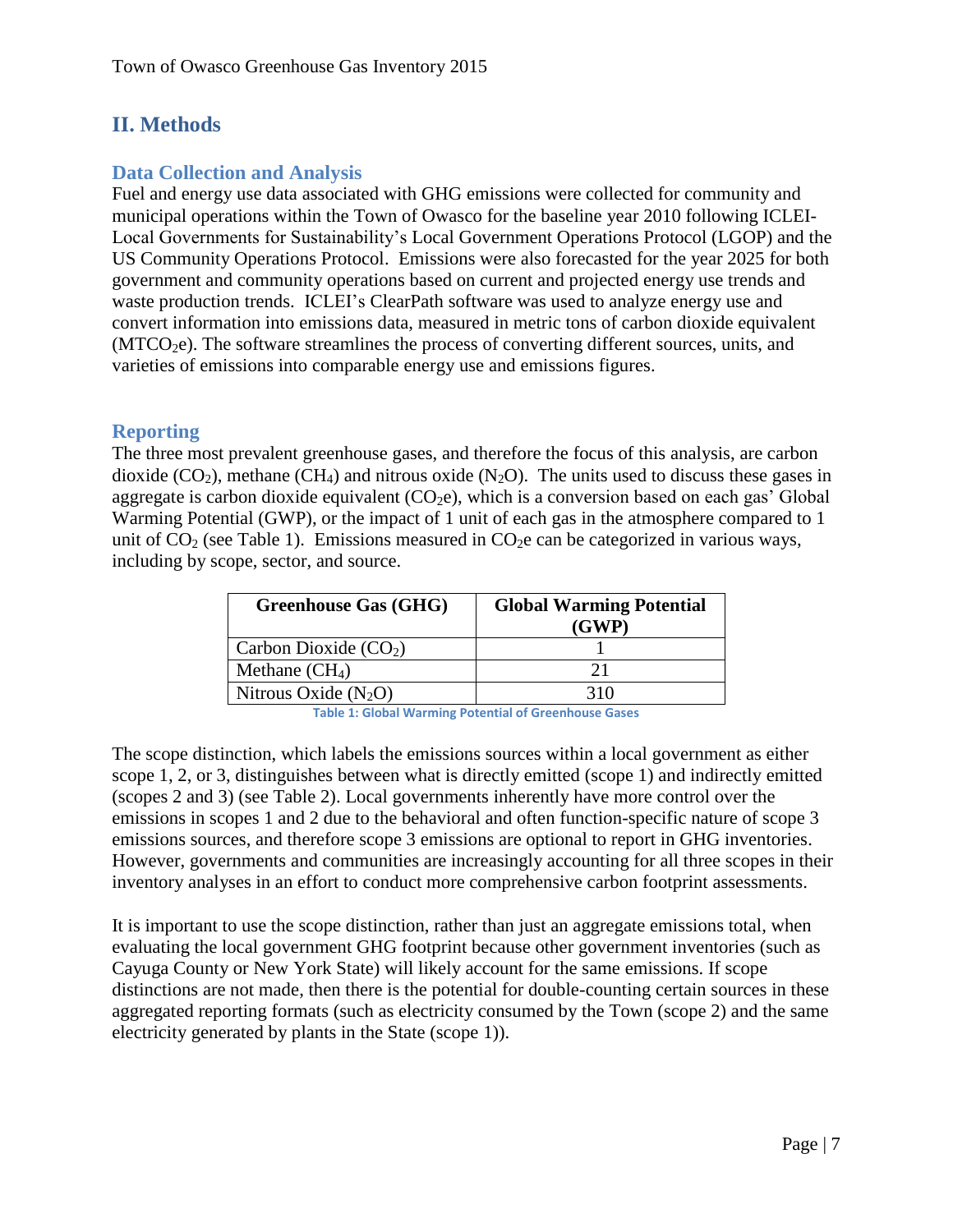| <b>Scope</b>          | <b>Emissions Activity</b>                                                   | <b>Examples</b>                                                                                                        |
|-----------------------|-----------------------------------------------------------------------------|------------------------------------------------------------------------------------------------------------------------|
|                       | All direct GHG emissions                                                    | Onsite governmental emissions, vehicle fleet<br>emissions, onsite commercial, residential, and<br>industrial emissions |
| $\mathcal{D}_{\cdot}$ | All indirect GHG gases related to<br>the consumption of purchased<br>energy | Emissions related to purchased steam, heating,<br>cooling, and electricity                                             |
| 3                     | All other indirect emissions not<br>included in Scope 2                     | Emissions from was tewater and solid was te processes,<br>employee commute, household waste, and<br>commercial waste   |

**Table 2: Emission Scope Distinctions**

Emissions data can also be reported by sector. Sectors are included or excluded in the boundaries of GHG inventories based on availability of data, relevance to emissions totals, and scale to which they can be changed. For example, if a municipality's wastewater is treated at a wastewater treatment facility that is located outside of the municipality's boundaries and is therefore not able to be changed by the municipality alone, facility emissions do not need to be included in the inventory).

Finally, emissions data can be reported by source. Electricity, natural gas, wood, and fuel oil would be sources of emissions within the "Residential Energy Use" or "Commercial Energy Use" sectors, while gasoline, diesel, and ethanol would be sources of emissions within the "Transportation" sector.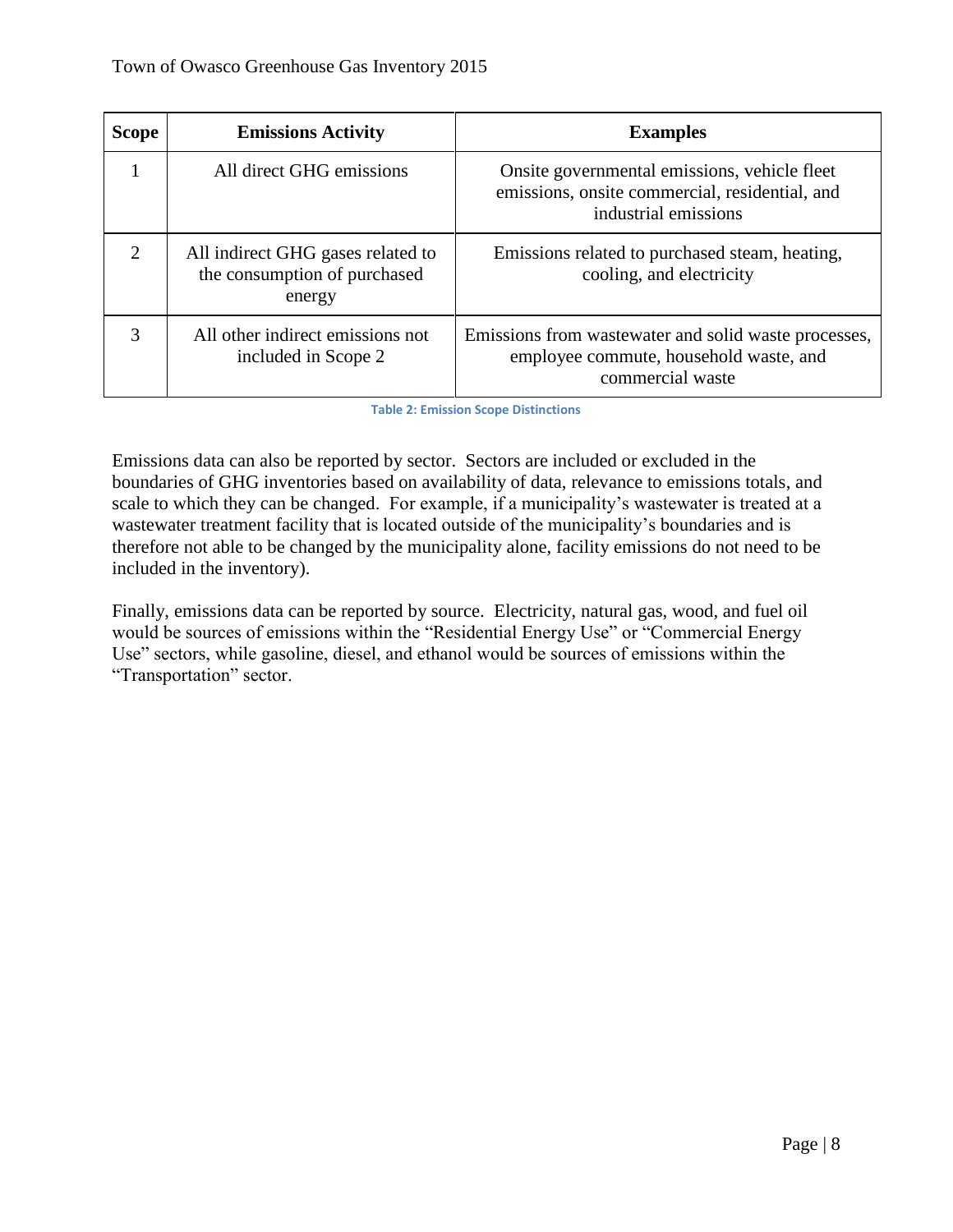## <span id="page-9-0"></span>**III. Government Results**

#### <span id="page-9-1"></span>**Government Operations Emissions Inventory**

In 2010, the Town of Owasco's government emissions totaled  $378 \text{ MTCO}_2$ . The largest source of government emissions in the Town of Owasco in 2010 was electricity, accounting for 171  $MTCO<sub>2</sub>e$ , or 45% of all government emissions. Natural gas and diesel were also large emitting sources, both producing  $84$  MTCO<sub>2</sub>e (22%).



**Figure 4: 2010 Government Operations Emissions by Source**

Government emission sectors inventoried include: buildings and facilities, streetlights and traffic signals, water and sewer facilities, and vehicle fleet. Water and sewer facilities contributed to the largest percentage of emissions in the 2010 base year, accounting for 153 MTCO<sub>2</sub>e, or 40% of the government's total emissions. The vehicle fleet sector was the next highest emitting sector, producing 123 MTCO<sub>2</sub>e, or 33% of total municipal emissions, followed by the buildings and facilities signals sector, which produced 60 MTCO<sub>2</sub>e, or 16% of total emissions, and the streetlights and traffic signals sector, which produced  $42 \text{ MTCO}_2$ e, or  $11\%$  of government emissions.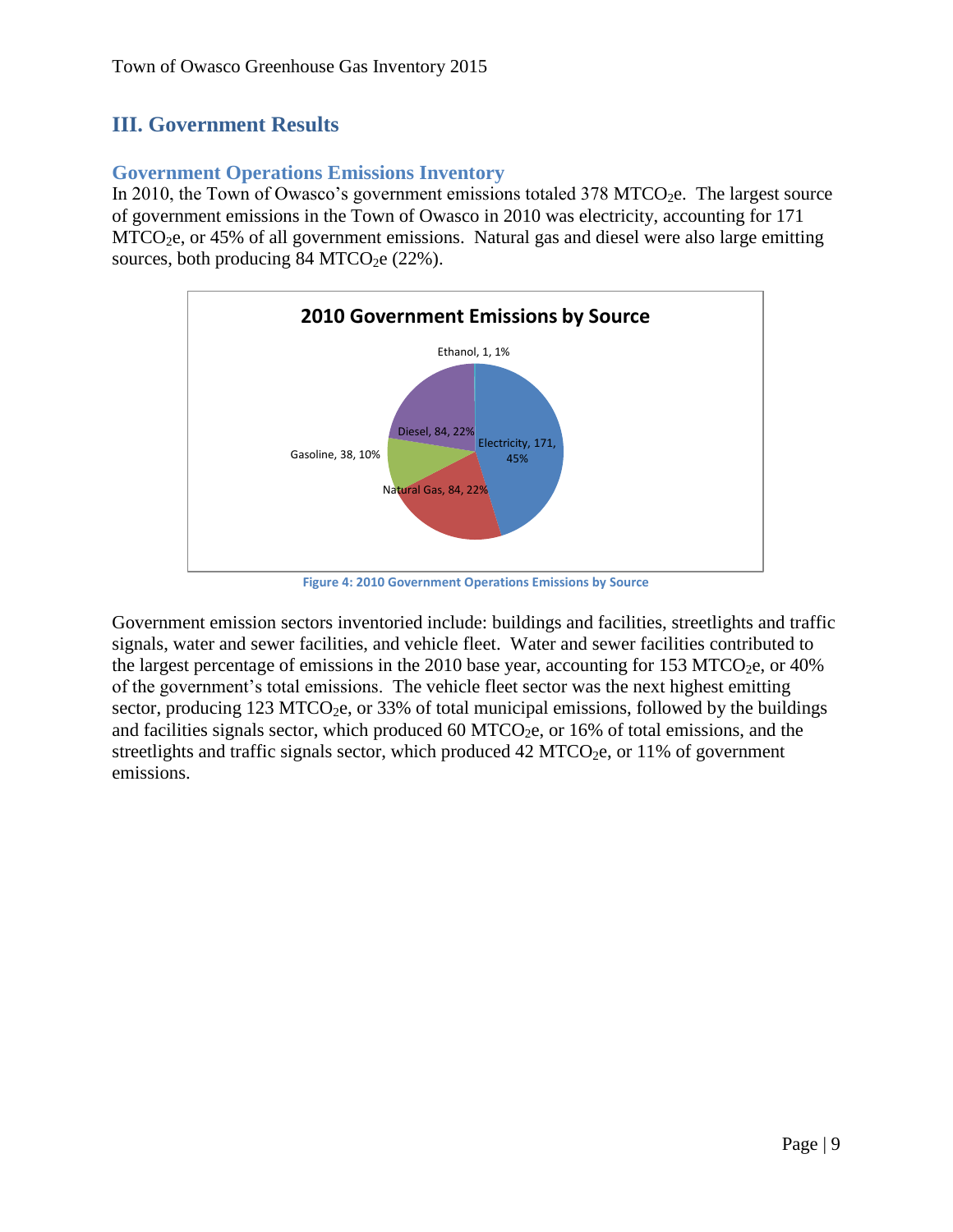

**Figure 5: 2010 Government Operations Emissions by Sector**

Energy use by sector in the government mimics emissions by sector in the government, with the water and sewer facilities using the greatest amount of energy in 2010, using 2,455 million Btu (MMBtu) of energy, or 42% of the government's total energy use. The vehicle fleet sector consumed the next highest amount of energy, using 1,704 MMBtu, or 29% of total municipal energy use, followed by the buildings and facilities sector, which consumed 1,060 MMBtu, or 18% of total energy used, and streetlights and traffic signals, which used 624 MMBtu, or 11% of total energy used by the government.



**Figure 6: 2010 Government Operations Energy Use by Sector**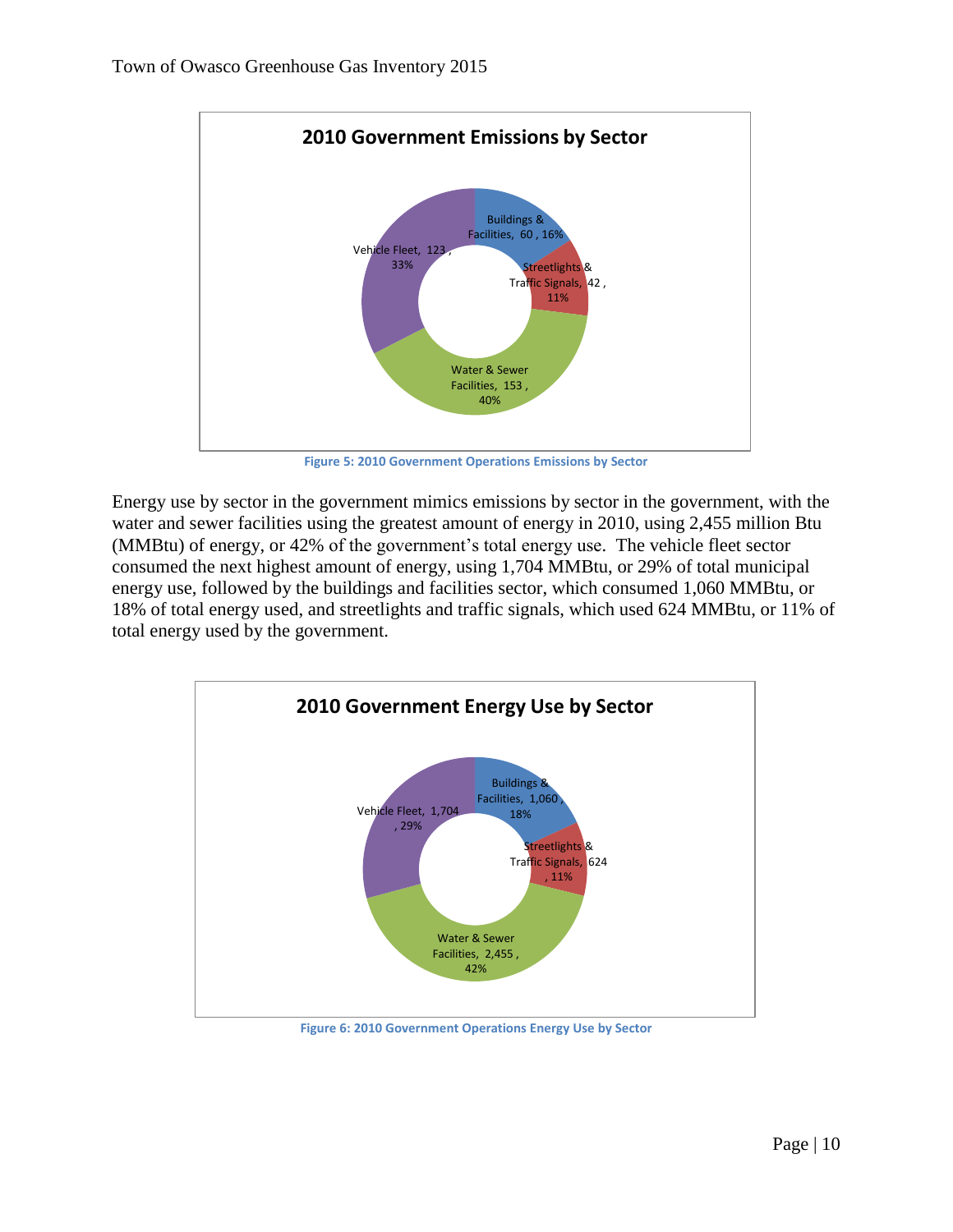Government emissions can also be broken down into scope. Scope 1 represents onsite emissions created and totaled 207 MTCO<sub>2</sub>e, or 55% of government emissions in 2010. Scope 2 represents off-site emissions created by energy used by the municipality and totaled 171 MTCO<sub>2</sub>e, or 45% of total government emissions in 2010. Scope 3 emissions were not inventoried for this report.



**Figure 7: 2010 Government Operations Energy Use by Scope**

#### <span id="page-11-0"></span>**Government Operations Emissions Forecast**

The projected government greenhouse gas emissions for 2025 are 388 metric tons, which is10 metric tons of  $CO<sub>2</sub>e$  more than the baseline year total. The projected forecast for 2025 government emissions is based on a single-rate population growth factor. Emissions are expected to increase very slightly in all sectors.



**Figure 8: Government Operations Emissions Forecast**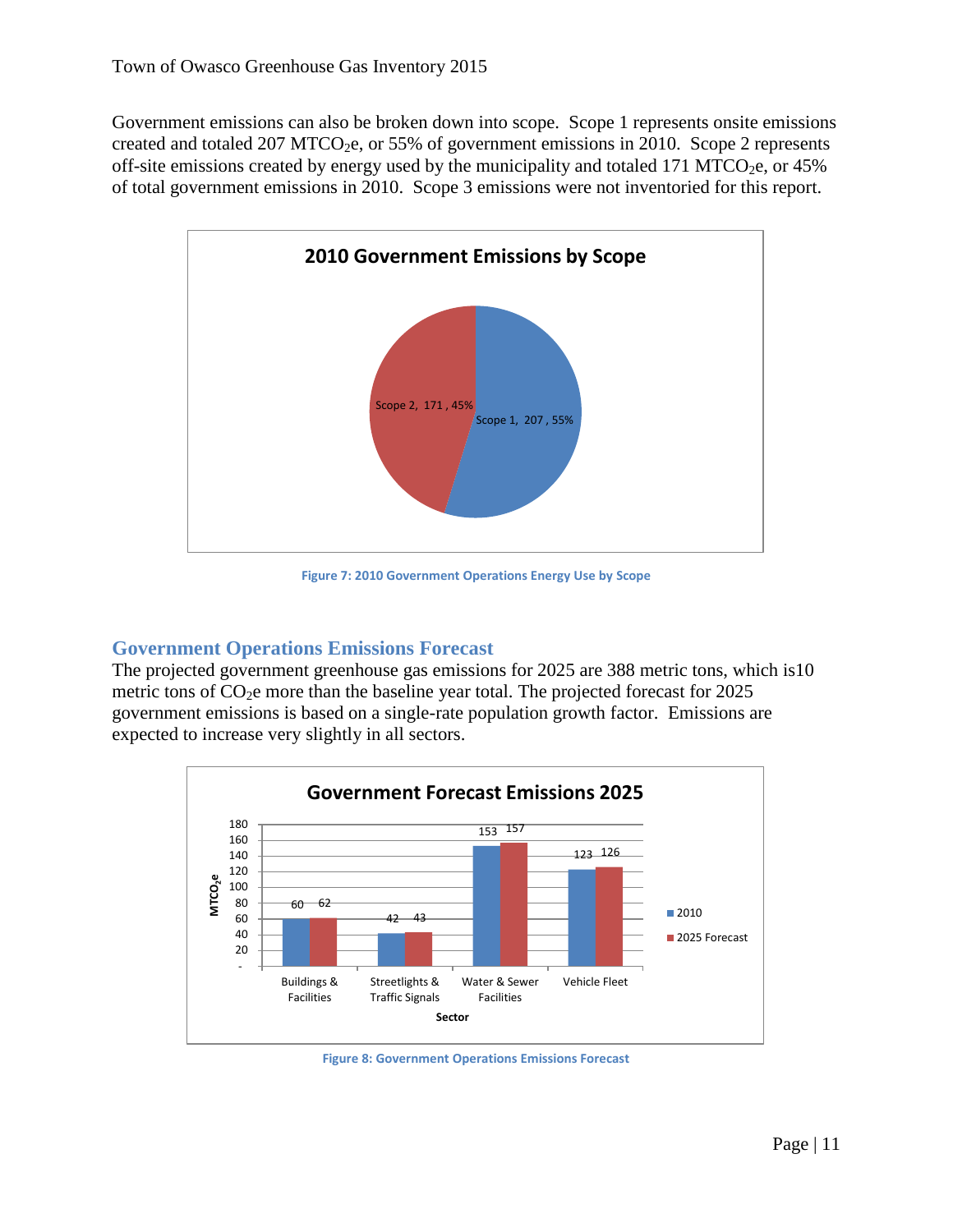## <span id="page-12-0"></span>**IV. Community Results**

 $\overline{\phantom{a}}$ 

#### <span id="page-12-1"></span>**Community Emissions Inventory**

In 2010, the Town of Owasco's community emissions totaled  $24,614$  MTCO<sub>2</sub>e. The largest source of community emissions in the Town of Owasco in 2010 was natural gas, accounting for  $10,182$  MTCO<sub>2</sub>e, or 41% of all community emissions. Gasoline and electricity were also large emitting sources, producing  $5,089 \text{ MTCO}_2$ e (21%) and  $3,816 \text{ MTCO}_2$ e (16%), respectively.



**Figure 9: 2010 Community Emissions by Source**

Community emission sectors inventoried include: residential energy use, commercial/insustrial energy use,<sup>4</sup> transportation, and solid waste. The residential energy use sector contributed to the largest percentage of emissions in the 2010 base year, accounting for 11,703 MTCO<sub>2</sub>e, or 47% of the community's total emissions. Transportation was the next highest emitting sector, producing  $6,896$  MTCO<sub>2</sub>e, or 28% of total community emissions, followed by the commercial/industrial energy use sector, which produced  $4.613 \text{ MTCO}_{2}$ e, or 19% of total emissions. The smallest emitting sector was the waste sector, which produced  $1,402$  MTCO<sub>2</sub>e, or 6% of total community emissions.

<sup>&</sup>lt;sup>4</sup> Commercial and industrial NYSEG energy use was combined to protect customer identity when provided by Jim Yienger of Climate Action Associates LLC.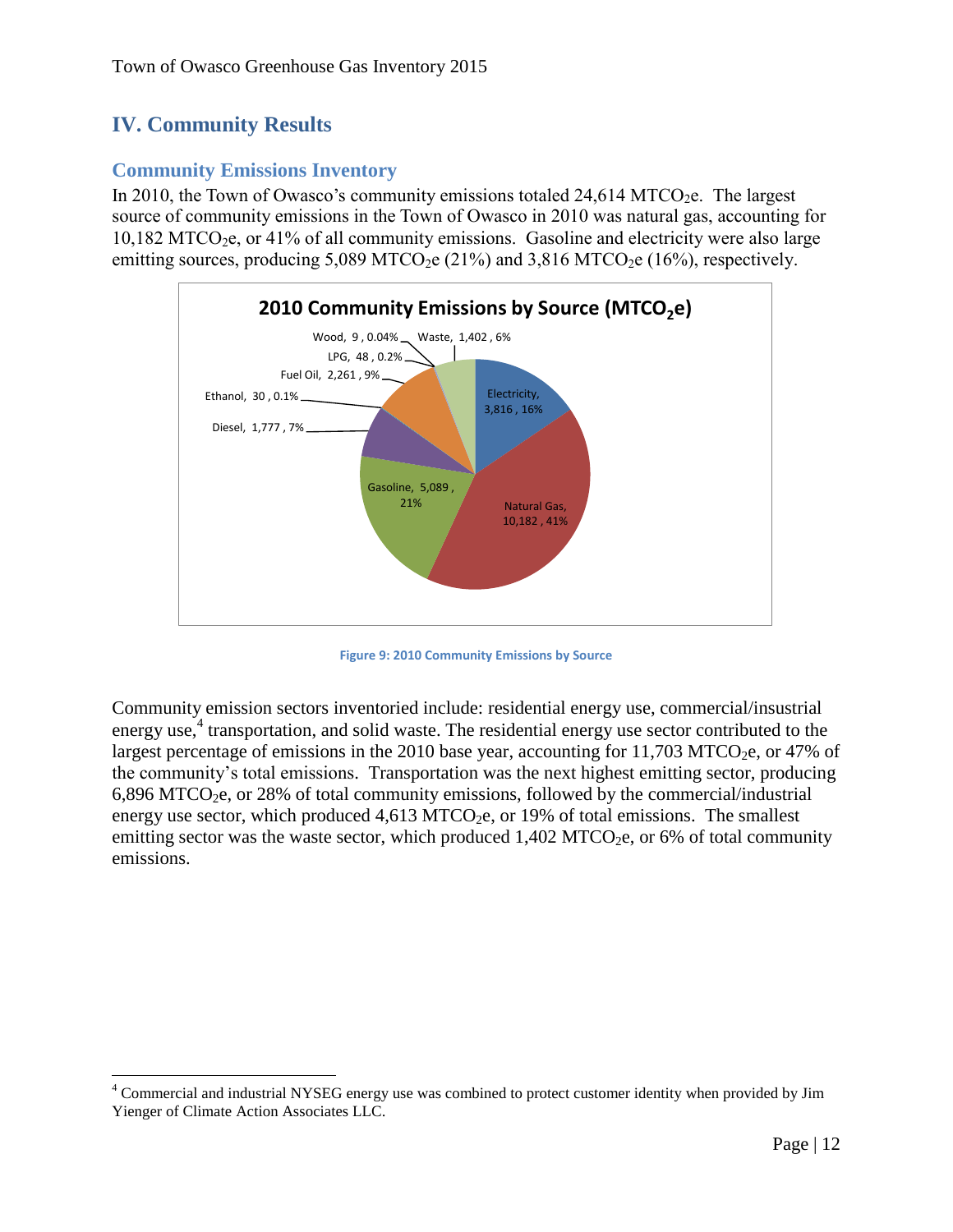

**Figure 10: 2010 Community Emissions by Sector**

Energy use by sector in the community mimics emissions by sector in the community, with the residential energy use sector using the greatest amount of energy in 2010, using 203,265 million Btu (MMBtu) of energy, or 53% of the community's total energy use. Transportation consumed the next highest amount of energy, using 103,253 MMBtu, or 27% of total community energy use, followed by the commercial/industrial energy use sector, which consumed 77,677 MMBtu, or 20% of total energy used. The solid waste sector did not use any energy.



**Figure 11: 2010 Community Energy Use by Sector**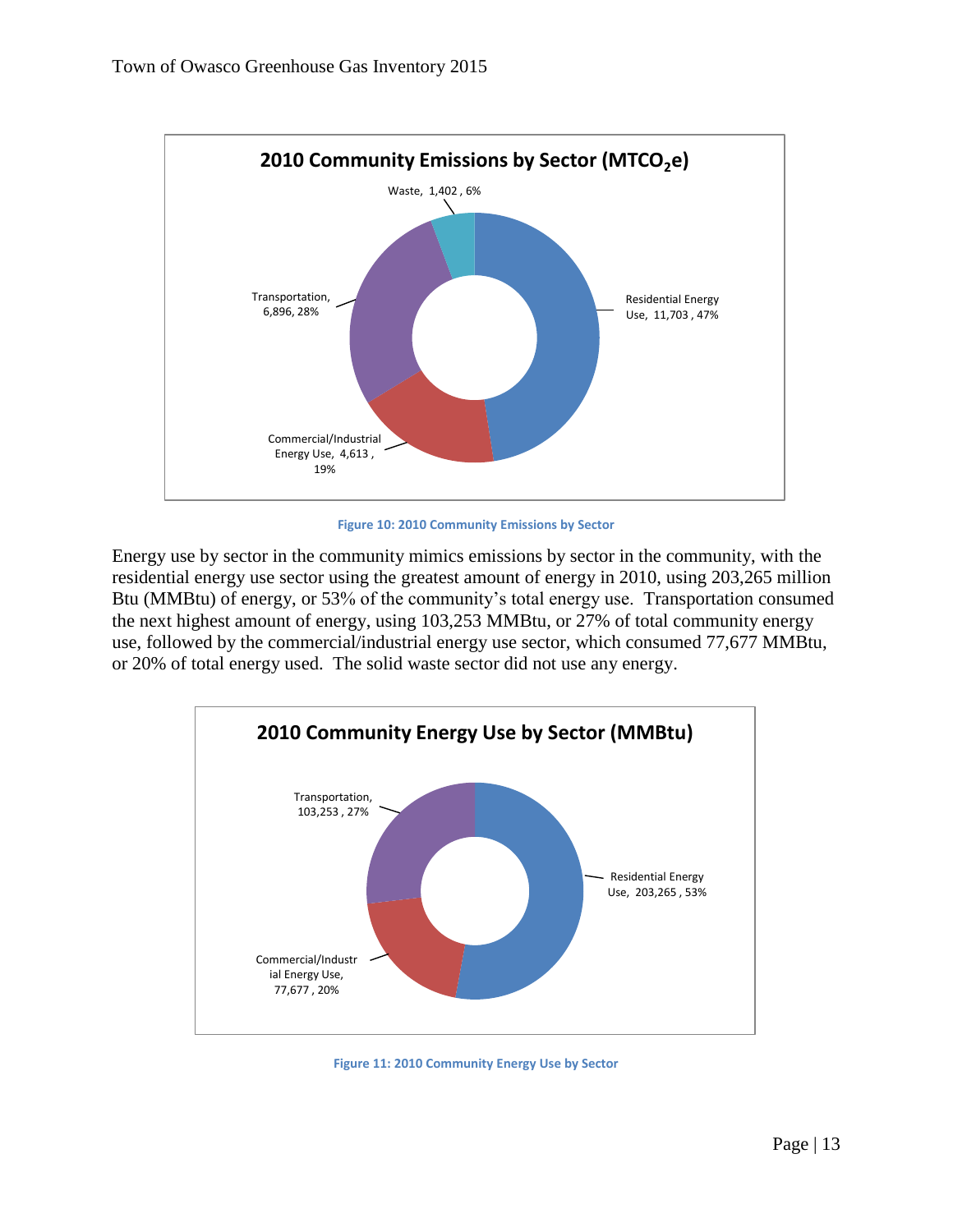#### <span id="page-14-0"></span>**2025 Community Forecast**

Community emissions in the Town of Owasco are forecasted to total  $27,127$  MTCO<sub>2</sub>e in 2025, a 10.2% increase from the 2010 baseline year, with decreases in emissions in the residential energy use sector and increases in the commercial/industrial energy use, transportation and waste sectors compared to the 2010 baseline year. This forecast takes into local and statewide energy use and waste production trends.



**Figure 12: Community Emissions Forecast**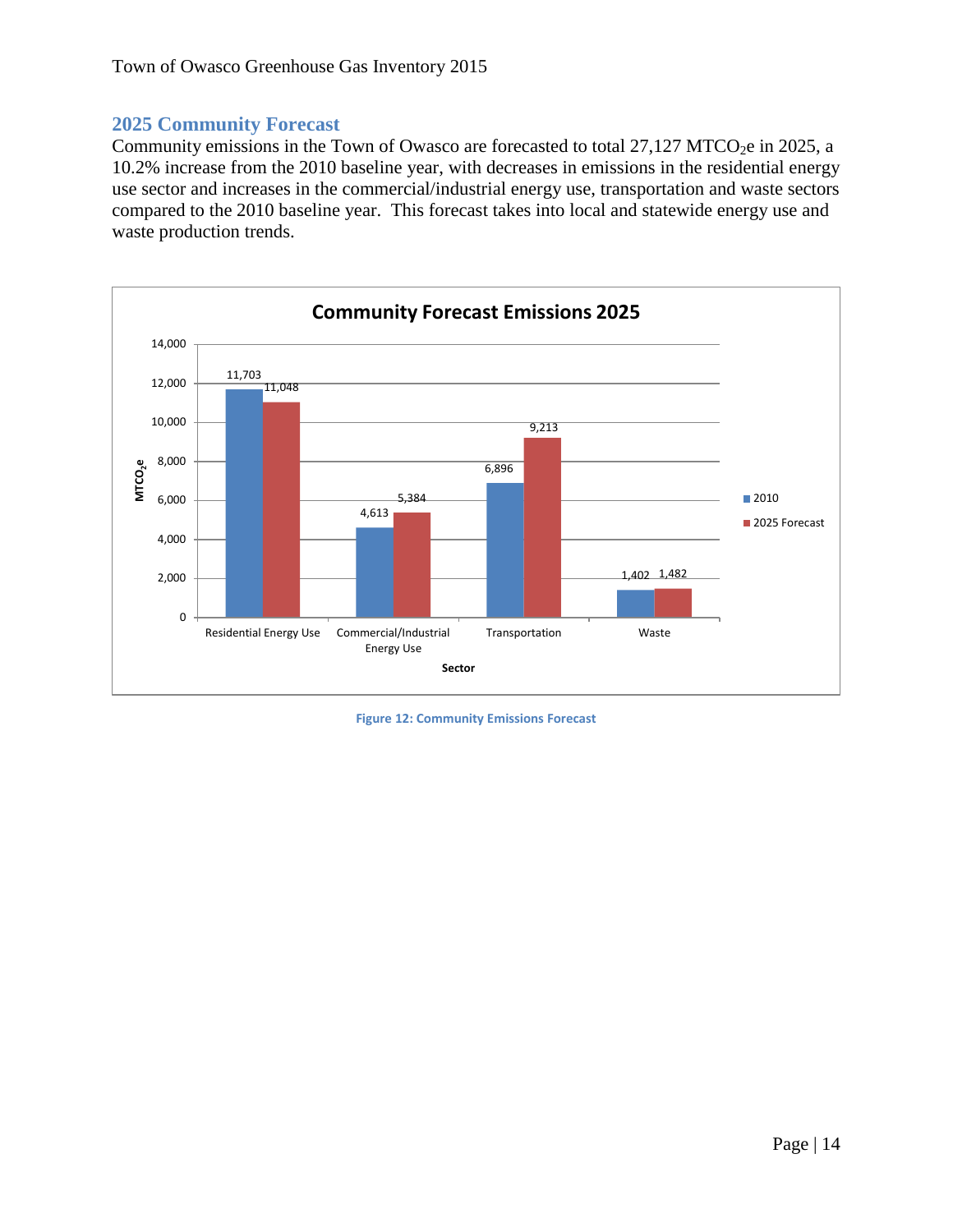## <span id="page-15-0"></span>**V. Agriculture**

The estimated emissions from agricultural activity in Owasco totaled  $259,647$  MTCO<sub>2</sub>e, with  $9,155$  MTCO<sub>2</sub>e attributed to enteric fermentation (methane released during daily livestock digestion processes) and  $250,492$  MTCO<sub>2</sub>e attributed to manure management (methane and nitrous oxide released from animal waste). Emissions estimates were based on the following agricultural information for the Town of Owasco: 2,900 dairy cows, 286 beef cows, 2,000 pigs, and 5 horses, with the majority of operations using daily spread manure management.<sup>5</sup>



**Figure 13: Town of Owasco Agricultural Emissions**

Agricultural emissions were kept separate from overall community emissions because of the uncertainty of agricultural emissions data. ICLEI does not currently have a process for estimating emissions from any other agricultural processes, and therefore the agricultural emissions were estimated based on best estimates and existing estimation methods in ICLEI's U.S. Community Protocol, Appendix G.

 $\overline{\phantom{a}}$ <sup>5</sup> Agricultural information provided by Tim Schneider, Owasco Lake Watershed Inspector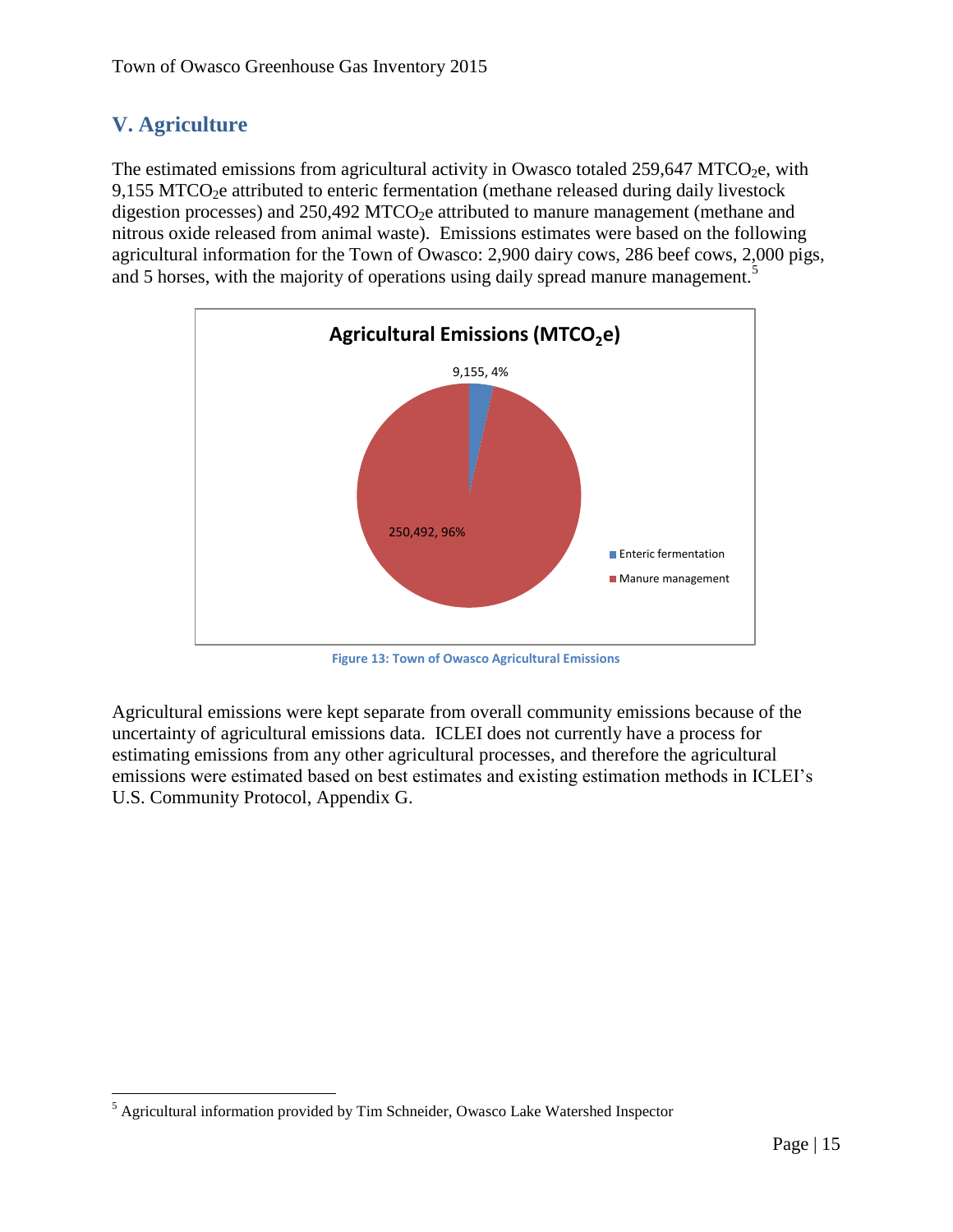### <span id="page-16-0"></span>**VI. Discussion**

For this study a scope distinction was important because it isolated emissions information into categories that can be addressed with different means and tools. Direct emissions can be linked back to specific fuel types, whereas indirect emissions from the consumption of electricity are more difficult to quantify. Indirect scope 2 and, to a greater degree, scope 3 emissions have lower potentials to be affected by local policy initiatives. The majority of government emissions for Owasco was scope 1 emissions, and thus should garner the most attention when mitigation plans are considered.

The greenhouse gas inventory and forecast is the first milestone in climate action planning, to be followed by developing a reduction goal and then creation of a climate action plan. The reduction goal and climate action plan should take scope differences into account. Sector and source analyses are also important because they will indicate more specifically where emissions are derived from, and because the scope distinction does not apply to community generated emissions which represent the majority of emissions within a municipality.

The data indicated that the greatest percentage of government emissions came from water and sewer facilities. The results of this study also indicate that the largest percentage of community emissions came from the residential energy use sector for 2010, and this sector is forecasted to remain the largest emitting sector through 2025. Residential energy emissions should be targeted in the Town's future Climate Action Plan so that energy use from this sector can be reduced, therefore lowering both energy costs and GHG emissions.

The boundaries of this study did not include several considerable sources of emissions, including, but not limited to: employee commute, and waste generated by government operations. These sources were left out due to lack of clarity in data and low potential for influence. This does not diminish the potential for these sectors to be included in future emissions inventories.

This study is the first of its kind for the Town of Owasco. Several other CNY municipalities have undergone inventories, proving that climate mitigation requires local participation. Local participation will no doubt reflect the character and capacity of the particular municipality and should be in accordance with a comprehensive plan. Moving forward, institutionalizing data collection is also important in order to broaden the boundaries of the inventory, streamline further studies, and provide more comprehensive sets. Local participation can continue to be aided with efforts from regional support, including the CNY RPDB, Cayuga County, NYS DEC, and the EPA.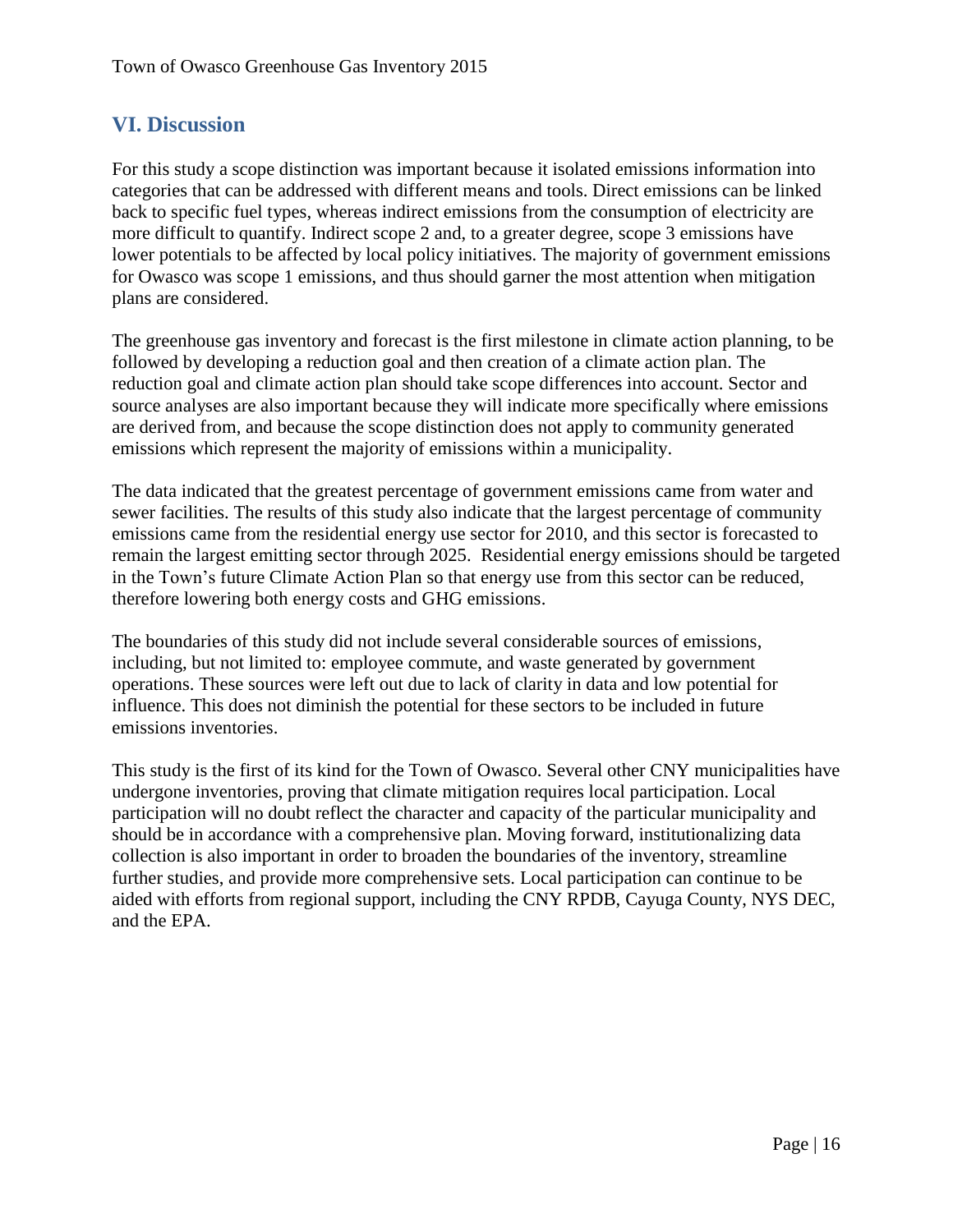#### <span id="page-17-0"></span>**VII. Conclusion**

As a Climate Smart Community, the Town of Owasco has partnered with state and local agencies to combat climate change and pledge to reduce greenhouse gas emissions. The first milestone for meeting climate mitigation goals, according to ICLEI-Local Governments for Sustainability, is to conduct a baseline emissions inventory and forecast. This study was the first attempt to comprehensively quantify these emissions for the Town. It will provide a benchmark for planning purposes with the goal of setting an emissions reduction target and developing a Climate Action Plan.

Emissions for the Town of Owasco in the 2010 baseline year totaled  $24,992$  MTCO<sub>2</sub>e for all activity covered in this inventory, 378 MTCO<sub>2</sub>e  $(1.5%)$  of which was from government activity and 24,614 MTCO<sub>2</sub>e (98.5%) of which was from community-wide activity. The majority of government emissions came from scope 1 sources that are easiest to influence through planning initiatives. Although a considerable proportion came from the community, which is outside direct governmental control, the local government can take steps to reduce their energy use and GHG emissions to serve as an example to the community. The local government can also provide information and assistance to community members to encourage them to take related actions.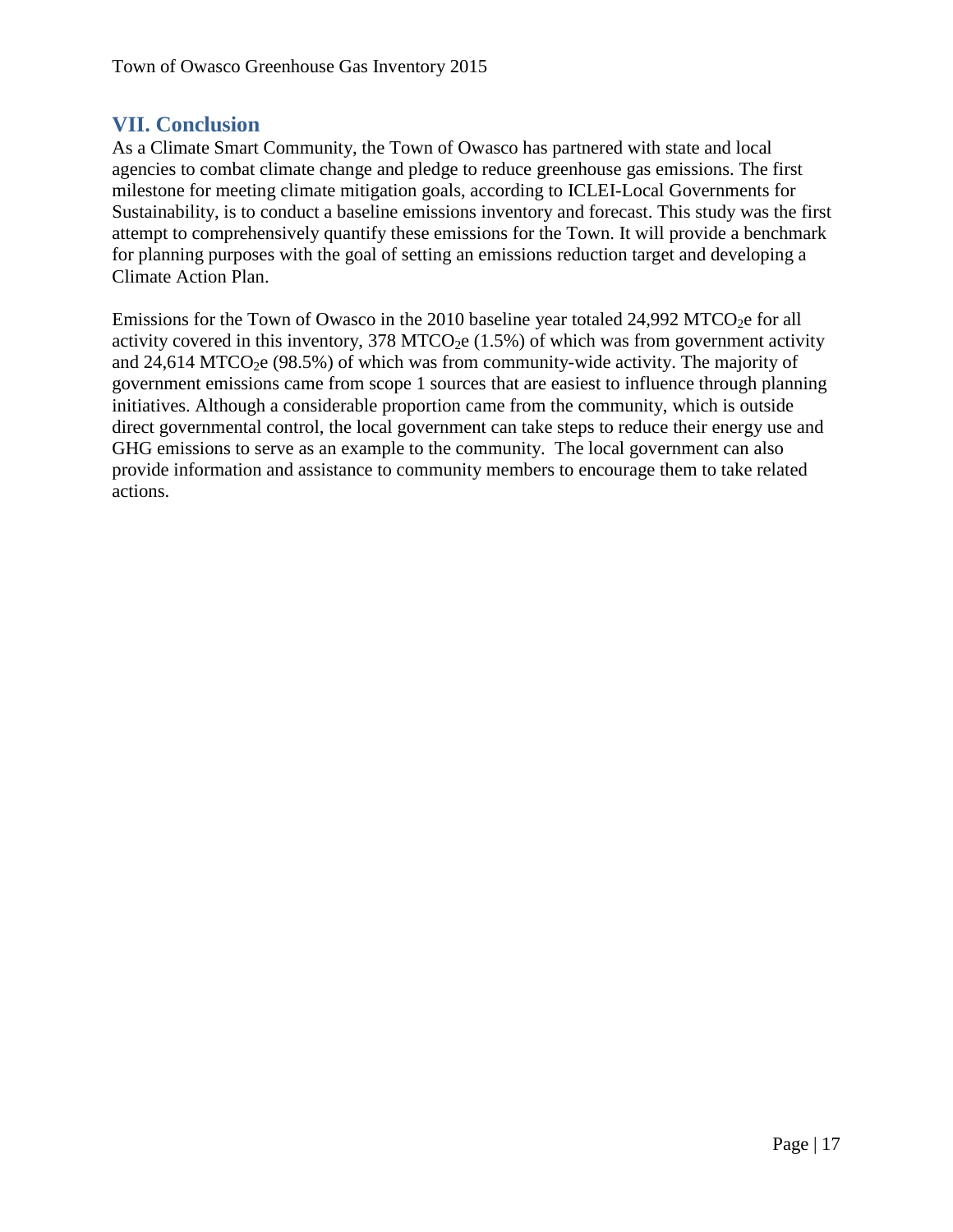## <span id="page-18-0"></span>**Appendix A: Community Protocol Compliance**

ICLEI protocol‐compliant inventories must include a table illustrating included and excluded emissions sources and activities, along with final emissions figures. The table below depicts the included and excluded emissions sources and activities and final emissions figures for this inventory and uses ICLEI's notation keys found in the U.S. Community Protocol, Appendix B.

| Emissions Report Summary Table (2010 baseline year)                                                                                                                   |                           |                          |                                                                                                                                                                                                      |                                                                                                                                                                                                                                                                                                                                                                                           |                          | IE- Included Elsewhere<br>NE- Not estimated | SI- Local government signit<br>CA- community-wide activit |
|-----------------------------------------------------------------------------------------------------------------------------------------------------------------------|---------------------------|--------------------------|------------------------------------------------------------------------------------------------------------------------------------------------------------------------------------------------------|-------------------------------------------------------------------------------------------------------------------------------------------------------------------------------------------------------------------------------------------------------------------------------------------------------------------------------------------------------------------------------------------|--------------------------|---------------------------------------------|-----------------------------------------------------------|
|                                                                                                                                                                       |                           |                          |                                                                                                                                                                                                      |                                                                                                                                                                                                                                                                                                                                                                                           |                          | NA- not applicable                          |                                                           |
| Include estimates of emissions associated with the 5 basic emissions generating activities                                                                            |                           |                          |                                                                                                                                                                                                      |                                                                                                                                                                                                                                                                                                                                                                                           |                          | NO- not occurring                           |                                                           |
|                                                                                                                                                                       | <b>Source or Activity</b> |                          |                                                                                                                                                                                                      |                                                                                                                                                                                                                                                                                                                                                                                           |                          | Included (SI, CA) Excluded (IE, NA, NO, NE) | Emissions (MTCO2e)                                        |
| <b>Emissions Type</b>                                                                                                                                                 |                           | <b>Activity Data</b>     | <b>Emissions Factor &amp; Source</b>                                                                                                                                                                 | <b>Accounting Method</b>                                                                                                                                                                                                                                                                                                                                                                  |                          |                                             |                                                           |
| <b>Built Environment</b>                                                                                                                                              |                           |                          | 53.02 kg CO <sub>2</sub> /MMBtu; 1 g                                                                                                                                                                 |                                                                                                                                                                                                                                                                                                                                                                                           |                          |                                             |                                                           |
| Use of fuel in residential stationary combustion (nat. gas- MMBtu) source and activity                                                                                |                           | 141,000 (MRR)            | CH4/MMBtu; 0.1 g N2O/MMBtu;<br>EPA Mandatory Reporting Rule                                                                                                                                          | Collected data from<br>National Grid and put into<br>CACP                                                                                                                                                                                                                                                                                                                                 | CA                       |                                             | 7,498                                                     |
|                                                                                                                                                                       |                           |                          | Averaged distillate fuel oil #1, 2,4<br>EF= 74.5 kg CO <sub>2</sub> /MMBtu; LPG=                                                                                                                     | Used ICLEI's US<br>Community Protocol                                                                                                                                                                                                                                                                                                                                                     |                          |                                             |                                                           |
| Use of fuel in residential stationary combustion (fuel oil, wood, LPG- MMBtu) source and activity                                                                     |                           |                          | 62.98 kg CO2/MMBtu; EPA<br>11,902 Mandatory Reporting Rule (MRR)<br>53.02 kg CO <sub>2</sub> /MMBtu; 1 g                                                                                             | Appendix C (Built<br>Environment), BE 1.2                                                                                                                                                                                                                                                                                                                                                 | CA                       |                                             | 856                                                       |
| Use of fuel in commercial stationary combustion (nat. gas- MMBtu) source and activity                                                                                 |                           |                          | CH4/MMBtu; 0.1 g N2O/MMBtu;<br>EPA Mandatory Reporting Rule<br>50,469 (MRR)                                                                                                                          | Collected data from<br>National Grid and put into<br>CACP                                                                                                                                                                                                                                                                                                                                 | CA                       |                                             | 2,684                                                     |
|                                                                                                                                                                       |                           |                          | Coal/coke mixed commercial<br>sector= 93.4 kg CO <sub>2</sub> /MMBtu;<br>Averaged distillate fuel oil #1, 2,4<br>EFs= 74.5 kg CO2/MMBtu; LPG=<br>62.98 kg CO <sub>2</sub> /MMBtu; EPA                | Used ICLEI's US<br>Community Protocol<br>Appendix C (Built                                                                                                                                                                                                                                                                                                                                |                          |                                             |                                                           |
| Use of commercial stationary combustion (fuel- MMBtu) source and activity                                                                                             |                           |                          | 20,192 Mandatory Reporting Rule (MRR)<br>53.02 kg CO <sub>2</sub> /MMBtu; 1 g<br>CH4/MMBtu; 0.1 g N2O/MMBtu;<br>EPA Mandatory Reporting Rule                                                         | Environment), BE 1.3                                                                                                                                                                                                                                                                                                                                                                      | CA                       |                                             | 1,462                                                     |
| Industrial Stationary combustion sources (nat. gas- MMBtu) source and activity                                                                                        |                           | N/A                      | (MRR)                                                                                                                                                                                                |                                                                                                                                                                                                                                                                                                                                                                                           | <b>NA</b>                |                                             |                                                           |
| Industrial Stationary combustion sources (fuel- MMBtu) source and activity                                                                                            |                           | N/A                      |                                                                                                                                                                                                      |                                                                                                                                                                                                                                                                                                                                                                                           | <b>NA</b>                |                                             |                                                           |
|                                                                                                                                                                       |                           |                          |                                                                                                                                                                                                      |                                                                                                                                                                                                                                                                                                                                                                                           |                          |                                             |                                                           |
| Electricity                                                                                                                                                           |                           |                          |                                                                                                                                                                                                      |                                                                                                                                                                                                                                                                                                                                                                                           |                          |                                             |                                                           |
|                                                                                                                                                                       |                           | <b>N/A</b>               |                                                                                                                                                                                                      |                                                                                                                                                                                                                                                                                                                                                                                           | <b>NA</b>                |                                             |                                                           |
| Power generation (natural gas use- therms) source                                                                                                                     |                           |                          |                                                                                                                                                                                                      | Collected data from<br>National Grid and put into                                                                                                                                                                                                                                                                                                                                         |                          |                                             |                                                           |
| use of electricity by the community (MWh) activity<br><b>District Heating/Cooling</b>                                                                                 |                           |                          | 16,812 eGrid 2009 subregion factors (EPA) CACP                                                                                                                                                       |                                                                                                                                                                                                                                                                                                                                                                                           | CA                       |                                             | 3,816                                                     |
| District Heating/Cooling facilities in community source                                                                                                               |                           | <b>N/A</b>               |                                                                                                                                                                                                      |                                                                                                                                                                                                                                                                                                                                                                                           | <b>NA</b>                |                                             |                                                           |
| Use of district heating/cooling by community activity                                                                                                                 |                           | <b>N/A</b>               |                                                                                                                                                                                                      |                                                                                                                                                                                                                                                                                                                                                                                           | <b>NA</b>                |                                             |                                                           |
|                                                                                                                                                                       |                           |                          | EPA GHGRP data reported here:                                                                                                                                                                        |                                                                                                                                                                                                                                                                                                                                                                                           |                          |                                             |                                                           |
| Industrial process emissions in the community source                                                                                                                  |                           | <b>N/A</b><br>N/A        | ghgdata.epa.gov                                                                                                                                                                                      |                                                                                                                                                                                                                                                                                                                                                                                           | <b>NA</b><br>NE          |                                             |                                                           |
| Refrigerant leakage in the community source<br><b>Transportation and other Mobile Sources</b>                                                                         |                           |                          |                                                                                                                                                                                                      |                                                                                                                                                                                                                                                                                                                                                                                           |                          |                                             |                                                           |
| On-road passenger vehicles                                                                                                                                            |                           |                          |                                                                                                                                                                                                      |                                                                                                                                                                                                                                                                                                                                                                                           |                          |                                             |                                                           |
| on-road passenger vehicles operating within the community (VMT) source                                                                                                |                           |                          | CACP (Version 3.0) & EPA MRR<br>emission factors for gasoline and<br>diesel (varies by vehicle class for<br>N2O & CH4): LGOP gasoline<br>EF=8.78 kgCO2/gal; diesel EF=<br>14,867,620 10.21 kgCO2/gal | Used formula: AADT x<br>Road Length x 365 days<br>per year = AVMT. For<br>roads without AADT<br>counts, used "Minimum<br>Maintenance Standards<br>Regulation 239/02," which<br>meant taking length of<br>roadway without AADT<br>counts, multiplying by a<br>factor of 6 for rural roads,<br>and then dividing the sum<br>by total roadway length to<br>receive an average AADT<br>count. | CA                       |                                             | 6,896                                                     |
|                                                                                                                                                                       |                           |                          |                                                                                                                                                                                                      |                                                                                                                                                                                                                                                                                                                                                                                           |                          |                                             |                                                           |
| on-road passenger vehicle travel associated with community land uses (VMT) activity<br>On-road freight vehicles                                                       |                           | N/A                      |                                                                                                                                                                                                      |                                                                                                                                                                                                                                                                                                                                                                                           | <b>NE</b>                |                                             |                                                           |
| on-road freight and service vehicles operating within the community boundary source<br>on-road freight and service vehicle travel associated with community land uses | activity                  | N/A<br><b>N/A</b>        |                                                                                                                                                                                                      |                                                                                                                                                                                                                                                                                                                                                                                           | NE<br><b>NE</b>          |                                             |                                                           |
|                                                                                                                                                                       |                           |                          |                                                                                                                                                                                                      |                                                                                                                                                                                                                                                                                                                                                                                           |                          |                                             |                                                           |
| On-road transit vehicles operating within the community boundary source<br><b>Transit Rail</b>                                                                        |                           | N/A                      |                                                                                                                                                                                                      |                                                                                                                                                                                                                                                                                                                                                                                           | <b>NE</b>                |                                             |                                                           |
| transit rail vehicles operating within the community boundary source                                                                                                  |                           | N/A                      |                                                                                                                                                                                                      |                                                                                                                                                                                                                                                                                                                                                                                           | NE                       |                                             |                                                           |
| use of transit rail travel by community activity<br>Inter-city passenger rail vehicles operating within the community boundary source                                 |                           | <b>N/A</b><br><b>N/A</b> |                                                                                                                                                                                                      |                                                                                                                                                                                                                                                                                                                                                                                           | $_{\rm NE}$<br>NF        |                                             |                                                           |
| Freight rail vehicles operating within the community boundary source                                                                                                  |                           | <b>N/A</b>               |                                                                                                                                                                                                      |                                                                                                                                                                                                                                                                                                                                                                                           | $_{\rm NE}$              |                                             |                                                           |
| Marine<br>Marine vessels operating within community boundary source                                                                                                   |                           | <b>N/A</b>               |                                                                                                                                                                                                      |                                                                                                                                                                                                                                                                                                                                                                                           | <b>NA</b>                |                                             |                                                           |
| use of ferries by community activity<br>Off-road surface vehicles and other mobile equipment operating within community boundary source                               |                           | <b>N/A</b><br>N/A        |                                                                                                                                                                                                      |                                                                                                                                                                                                                                                                                                                                                                                           | <b>NA</b><br>$_{\rm NE}$ |                                             |                                                           |
| Use of air travel by the community activity                                                                                                                           |                           | <b>N/A</b>               |                                                                                                                                                                                                      |                                                                                                                                                                                                                                                                                                                                                                                           | <b>NE</b>                |                                             |                                                           |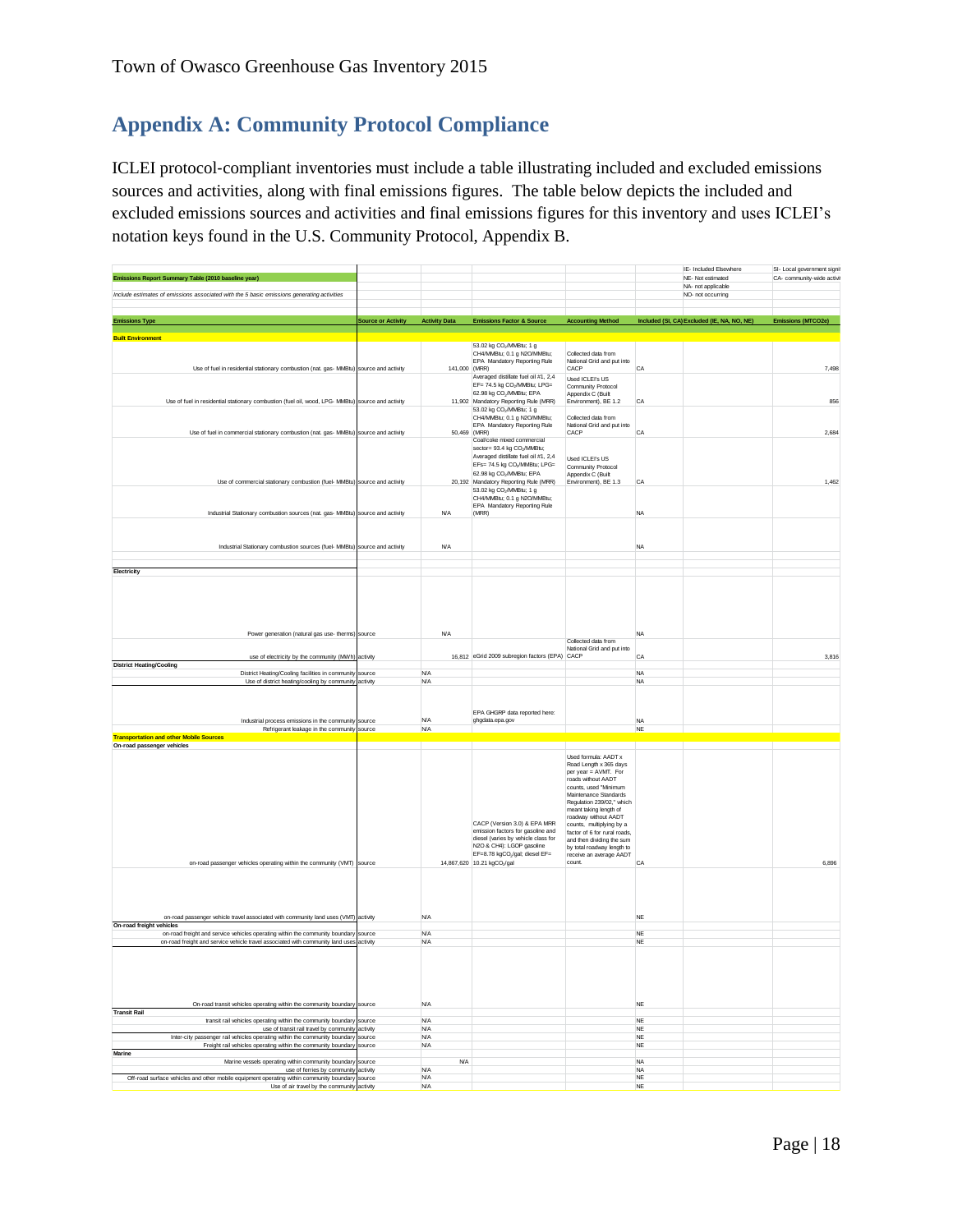## Town of Owasco Greenhouse Gas Inventory 2015

| <b>Solid Waste</b>                                                                                                                                                                                |          |                          |                                                                                                                                                                                               |                            |                        |          |
|---------------------------------------------------------------------------------------------------------------------------------------------------------------------------------------------------|----------|--------------------------|-----------------------------------------------------------------------------------------------------------------------------------------------------------------------------------------------|----------------------------|------------------------|----------|
| <b>Solid Waste</b>                                                                                                                                                                                |          |                          |                                                                                                                                                                                               |                            |                        |          |
| Operation of solid waste disposal facilities in community source                                                                                                                                  |          | <b>N/A</b>               | Process emissions reported to the<br>EPA GHGRP annually: stationary<br>combustion emissions accounted for<br>in the energy use sector                                                         |                            | <b>NA</b>              |          |
|                                                                                                                                                                                                   |          |                          |                                                                                                                                                                                               | Used ICLEI's US            |                        |          |
|                                                                                                                                                                                                   |          |                          |                                                                                                                                                                                               | Community Protocol         |                        |          |
| generation and disposal of solid waste by the community source and activity                                                                                                                       |          | 3.018.10                 |                                                                                                                                                                                               | Appendix E (Solid Waste CA |                        | 1402     |
| <b>Water and Wastewater</b>                                                                                                                                                                       |          |                          |                                                                                                                                                                                               |                            |                        |          |
| Potable Water- Energy Use                                                                                                                                                                         |          |                          |                                                                                                                                                                                               |                            |                        |          |
| Operation of water delivery facilities in the community source                                                                                                                                    |          | N/A                      | CACP 3.0 eGrid 2009 electricity<br>emission factors; and natural gas<br>emission factors= 53.02 kg<br>CO2/MMBtu; 1 g CH4/MMBtu; 0.1 g<br>N2O/MMBtu                                            |                            | IE.                    |          |
| Use of energy associated with use of potable water by the community activity                                                                                                                      |          | N/A                      |                                                                                                                                                                                               |                            | IE                     |          |
| Use of energy associated with generation of wastewater by the community activity                                                                                                                  |          | <b>N/A</b>               | CACP 3.0 eGrid 2009 electricity<br>emission factors; and natural gas<br>emission factors=53.02 kg<br>CO2/MMBtu; 1 g CH4/MMBtu; 0.1 g<br>N2O/MMBtu                                             |                            | NE                     |          |
| <b>Centralized Wastewater Systems- Process Emissions</b>                                                                                                                                          |          |                          | Method WW.8= EF without                                                                                                                                                                       |                            |                        |          |
| Process emissions from operation of wastewater treatment facilities located in community source                                                                                                   |          | <b>N/A</b>               | nitrification or denitrification= 3.2 g<br>N <sub>2</sub> O/person equivalent/year; Method<br>WW.12a= EF for stream/river<br>discharge= 0.005 kg N <sub>2</sub> O-N/kg<br>sewage-N discharged |                            | <b>NE</b>              |          |
| process emissions associated with generation of wastewater by community                                                                                                                           | activity |                          |                                                                                                                                                                                               |                            | CA                     | $\Omega$ |
| Use of septic systems in community source and activity                                                                                                                                            |          | <b>N/A</b>               |                                                                                                                                                                                               |                            | <b>NA</b>              |          |
| <b>Agriculture</b>                                                                                                                                                                                |          |                          |                                                                                                                                                                                               |                            |                        |          |
| Domesticated animal production source                                                                                                                                                             |          | <b>N/A</b>               |                                                                                                                                                                                               |                            | <b>NE</b>              |          |
| Manure decomposition and treatment source                                                                                                                                                         |          | <b>N/A</b>               |                                                                                                                                                                                               |                            | <b>NE</b>              |          |
| <b>Upstream Impacts of Community-wide Activities</b>                                                                                                                                              |          |                          |                                                                                                                                                                                               |                            |                        |          |
| Upstream impacts of fuels used in stationary applications by community activity<br>upstream and transmissions and distribution impacts of purchased electricity used by the<br>community activity |          | <b>N/A</b><br><b>N/A</b> |                                                                                                                                                                                               |                            | <b>NE</b><br><b>NE</b> |          |
| upstream impacts of fuels used for transportation in trips associated with the community                                                                                                          | activity | <b>N/A</b>               |                                                                                                                                                                                               |                            | NE                     |          |
| upstream impacts of fuels used by water and wastewater facilities for water used and wastewater                                                                                                   |          |                          |                                                                                                                                                                                               |                            |                        |          |
| generated within the community boundary activity                                                                                                                                                  |          | <b>N/A</b>               |                                                                                                                                                                                               |                            | NE                     |          |
| Upstream impacts of select materials (concrete, food, paper, carpets, etc.) used by the whole                                                                                                     |          |                          |                                                                                                                                                                                               |                            |                        |          |
| community (additional community-wide flows of goods & services will create significant double                                                                                                     |          |                          |                                                                                                                                                                                               |                            |                        |          |
| counting issues) activity                                                                                                                                                                         |          | N/A                      |                                                                                                                                                                                               |                            | <b>NE</b>              |          |
| <b>Independent Consumption-Based Accounting</b>                                                                                                                                                   |          |                          |                                                                                                                                                                                               |                            |                        |          |
| Household consumption (e.g., gas & electricity, transportation, and the purchase of all other food                                                                                                |          | <b>N/A</b>               |                                                                                                                                                                                               |                            | NE                     |          |
| goods and services by all households in the community) activity<br>Government consumption (e.g., gas & electricity, transportation, and the purchase of all other                                 |          |                          |                                                                                                                                                                                               |                            |                        |          |
| food, goods and services by all governments in the community) activity                                                                                                                            |          | <b>N/A</b>               |                                                                                                                                                                                               |                            | <b>NE</b>              |          |
| Lifecycle emissions of community businesses (e.g., gas & electricity, transportation, and the                                                                                                     |          |                          |                                                                                                                                                                                               |                            |                        |          |
| purchase of all other food, goods and services by all businesses in the community) activity                                                                                                       |          | <b>N/A</b>               |                                                                                                                                                                                               |                            | <b>NE</b>              |          |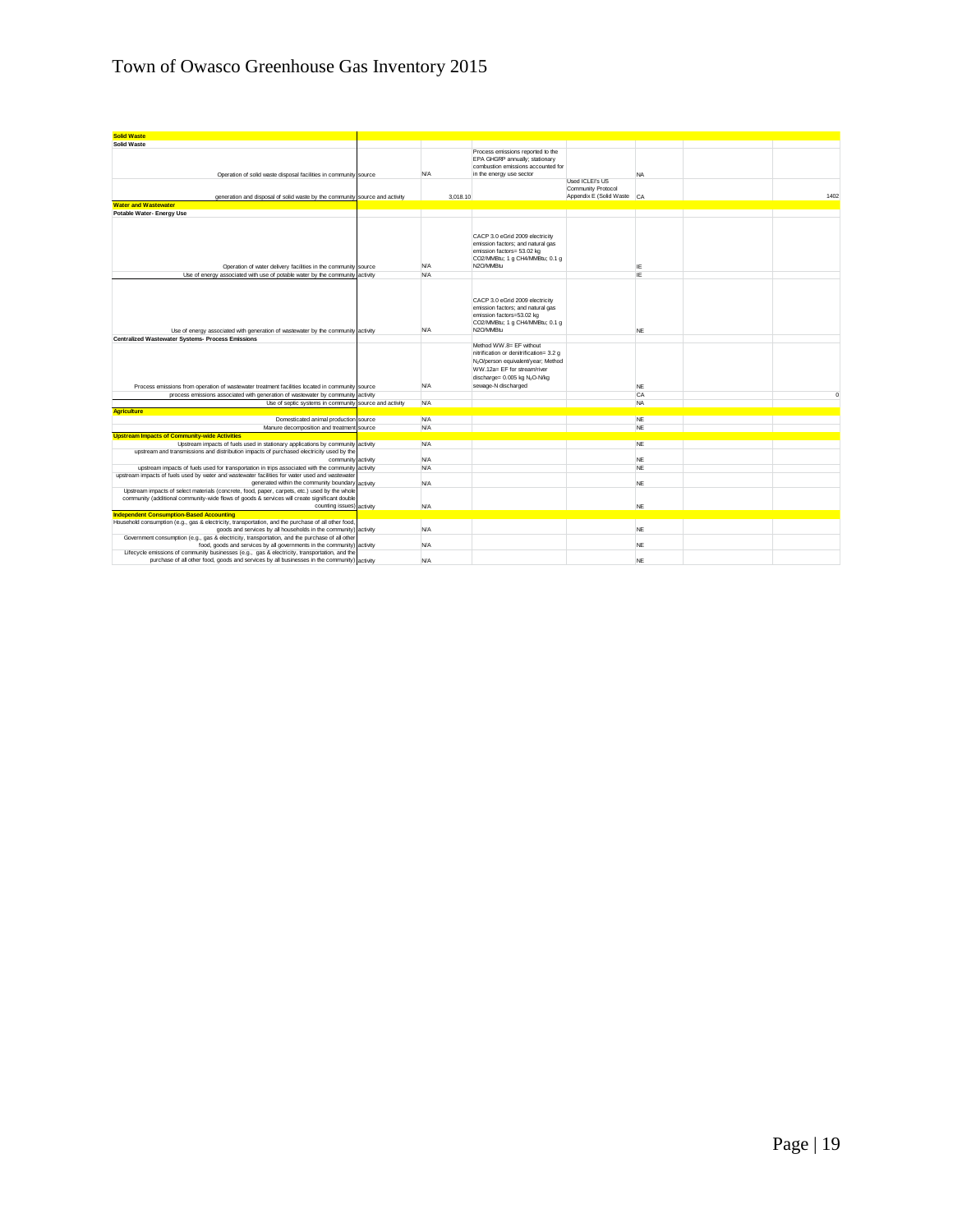## <span id="page-20-0"></span>**Appendix B: Estimation Method for Vehicle Miles Traveled**

The New York State Department of Transportation (NYSDOT) Traffic Data Viewer and information collected by the Syracuse Metropolitan Transportation Council (SMTC) provided data on the Annual Average Daily Traffic (AADT) going through the Town of Owasco. Internal GIS data was utilized to generate road lengths within the Town boundary, and these lengths were multiplied with the traffic counts to derive estimates for daily vehicle miles travelled (DVMT). DVMT was then multiplied by 365 days per year to derive annual vehicle miles traveled (AVMT). These estimates were entered into ClearPath to calculate emissions using the VMT & MPG calculator.<sup>6</sup>

The NYSDOT relies on actual and estimated traffic counts for their model, which may result in slight over or under estimations in the average daily traffic data. Additionally, the counts do not distinguish between origin and destination; therefore, these counts represent all vehicle trips that begin, end, and travel through the Town of Owasco, therefore resulting in slight overestimations of Town VMT. Also, the NYSDOT tracks traffic counts for main arteries only; therefore, additional calculations for AADT were needed to estimate AVMT for local/collector roads, as well as some main arteries that do not have AADTs available. The total length of roads in Owasco with traffic counts is 8.528 miles in 2010, while 53.766 miles of roads do not have AADT counts available.

According to the *Minimum Maintenance Standards Regulation 239/02*, a set of guidelines produced by the Association of Municipalities of Ontario to help local communities estimate traffic volume, while conducting an AADT count, it is possible to estimate the traffic volume for dead-ends and cul-de-sacs to avoid resource intensive counts. This is done by multiplying the number of houses on the roadway by a factor of 6 for rural areas and 10 for urban areas.

This method was applied to the Town of Owasco for the roads without AADT counts. It was determined that there were 1,538 occupied households in the Town of Owasco in 2010, according to the 2010 US Census. It was assumed that all 1,538 homes are on roadways that do not have a count, since most houses are on local/collector roads and almost all local/collector roads in Owasco did not have an AADT count. By multiplying 1,538 homes by 6, a combined AADT count of 9,228 was calculated for all 53.766 miles of roads without AADT counts available. In order to calculate VMTs, an average AADT value was needed, and derived by dividing by 9,228 by the 53.766 miles of uncounted roadway. This gave an average AADT value of 172, which was applied to all roadways that did not have a count.

There is some error involved in using this method. For instance, the method is meant to be applied to dead end streets and cul-de-sacs, but this study applied it to all roads in Owasco without AADT counts available. In addition, there may have been some double counting if homes in Owasco are located on roads that have AADT counts available. However, counting the number of houses on each road that did not have an AADT count would have been time consuming, and this VMT calculation is supposed to serve as a general reference for the Town,

 $\overline{\phantom{a}}$ 

<sup>6</sup> Default MPGs and emissions factors from ICLEI's LGOP were used. To account for the 10% ethanol in most modern gasoline blends, VMT was entered for gasoline as 90% of the total VMT and for ethanol as 10% of the total VMT, and the same MPG was used for ethanol calculations as gasoline calculations.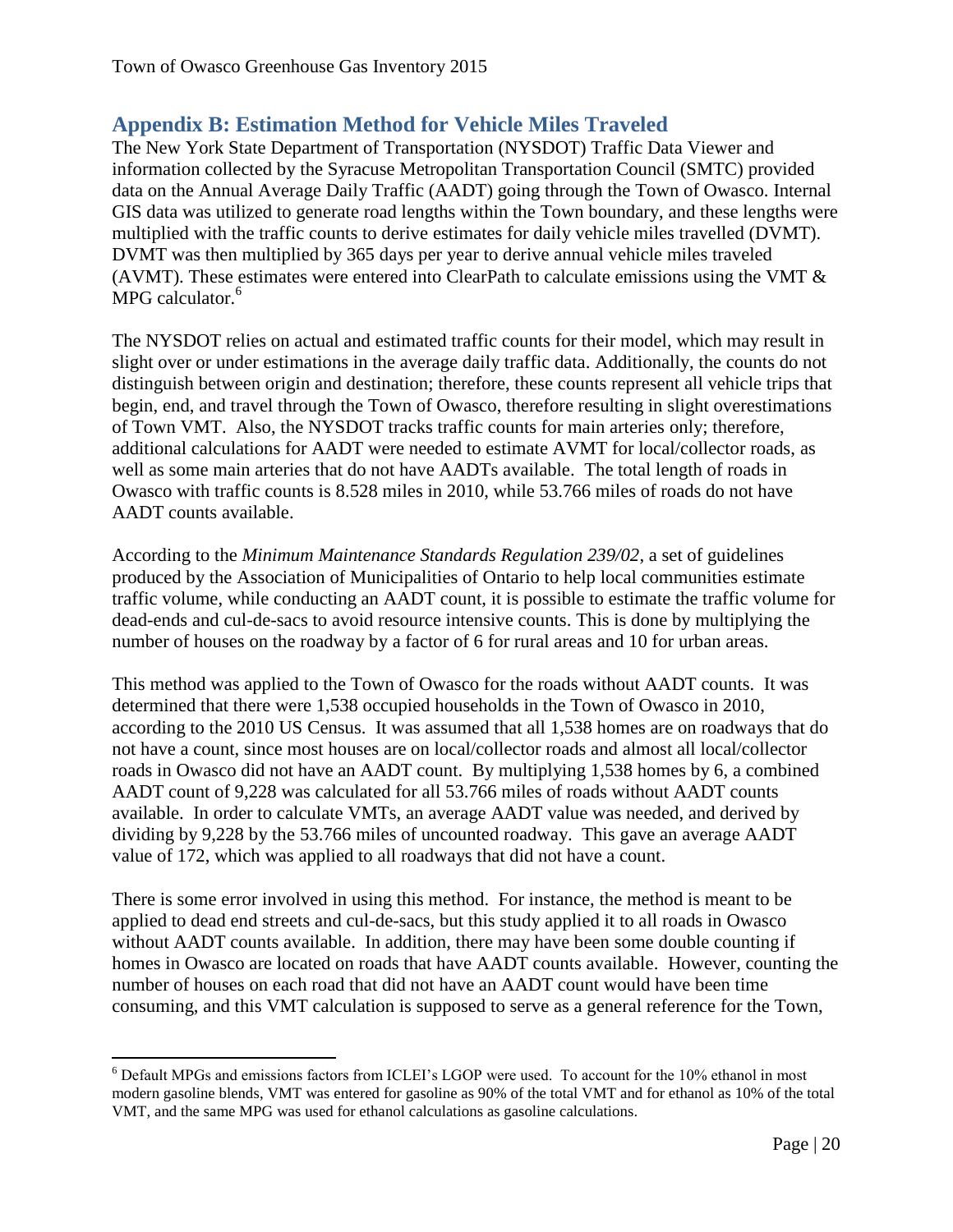not as an exact figure. Although this method involves some error, it is the best estimation of traffic volume given the availability of data.

| <b>BEGINDESC</b>                    | <b>ENDDESC</b>               | <b>TDV ROUTE</b>           | <b>AADT</b> | <b>LENGTH</b><br>(MILES) | <b>LENGTH IN</b><br><b>TOWN OF</b><br><b>OWASCO</b><br>(MILES) | <b>RATIO OF</b><br><b>LENGTH IN</b><br><b>TOWN OF</b><br><b>OWASCO</b> | <b>DVMT</b> |
|-------------------------------------|------------------------------|----------------------------|-------------|--------------------------|----------------------------------------------------------------|------------------------------------------------------------------------|-------------|
|                                     | <b>AUBURN CITY</b>           |                            |             |                          |                                                                |                                                                        |             |
| RT 437                              | <b>LINE</b>                  | NY38A                      | 5847        | 1.541                    | 1.541                                                          | 1.000                                                                  | 9,009.629   |
| CAYUGA CO<br>LINE - 2ND             | CR 61C<br><b>ROCKEFELLER</b> |                            |             |                          |                                                                |                                                                        |             |
| <b>TIME</b>                         | <b>RD</b>                    | NY38A                      | 1803        | 2.831                    | 2.831                                                          | 1.000                                                                  | 5,105.148   |
| <b>AUBURN CITY</b><br><b>LINE</b>   | RT 20 END RT<br>38A          | NY38A.<br><b>OWASCO ST</b> | 9656        | 0.710                    | 0.006                                                          | 0.008                                                                  | 56.437      |
| <b>CR 61C</b><br><b>ROCKEFELLER</b> |                              |                            |             |                          |                                                                |                                                                        |             |
| RD.                                 | <b>RT437</b>                 | NY38A                      | 4268        | 3.832                    | 3.832                                                          | 1.000                                                                  | 16,354.203  |
|                                     | <b>SOUTH</b>                 | <b>HAVENS</b>              |             |                          |                                                                |                                                                        |             |
| <b>OWASCO ST</b>                    | <b>SEWARD</b>                | <b>AVE</b>                 | 1780        | 0.199                    | 0.199                                                          | 1.000                                                                  | 353.637     |
| RT 38 CAYUGA<br>$_{\rm CO}$         | RT 38A END<br><b>RT437</b>   | NY437                      | 5252        | 0.326                    | 0.119                                                          | 0.366                                                                  | 626.150     |

**Total DVMT:** 31,505.20

Days per year: 365

**Total Annual VMT** 

**(AVMT): 11,499,399.54**

**Table 3: 2010 Town of Owasco Traffic Data for Road Segments with Available AADT**

| # occupied housing units:                                 | 1,538     |
|-----------------------------------------------------------|-----------|
| <b>Total AADT</b> for roads not<br>accounted for above:   | 9,228     |
| Days per year:                                            | 365       |
| <b>Average AADT</b> for roads not<br>accounted for above: | 172       |
| <b>Total Annual VMT for manually</b><br>calculated roads: | 3,368,220 |

**Table 4: 2010 Town of Owasco Traffic Data for Road Segments without Available AADT**

AVMT for road segments with available AADT and for road segments without available AADT were then added to generate total AVMT for the Town of Owasco, 14,867,619.536 miles in 2010.